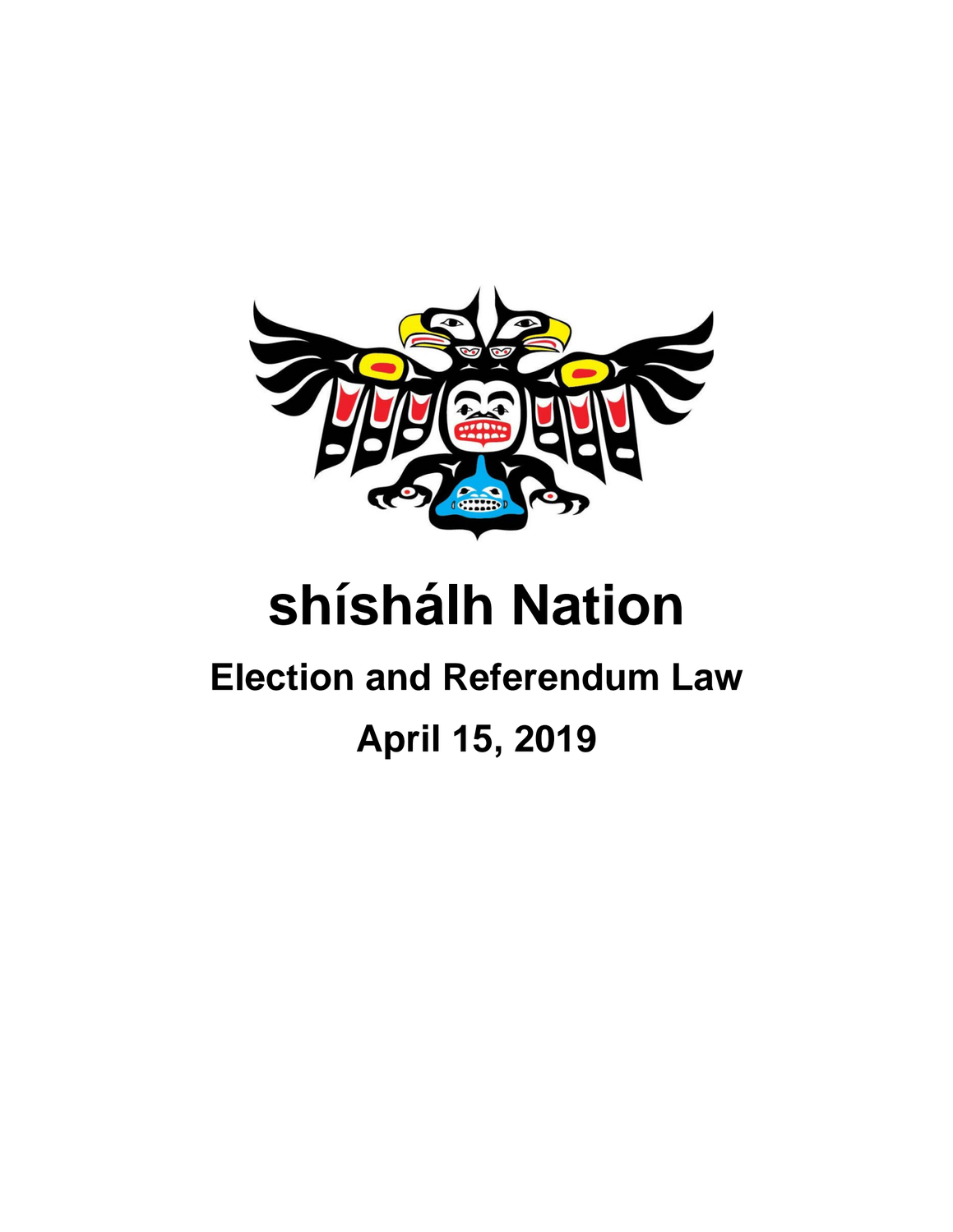### **TABLE OF CONTENTS**

| 1.  |                                                                              |  |
|-----|------------------------------------------------------------------------------|--|
| 2.  |                                                                              |  |
| 3.  |                                                                              |  |
| 4.  |                                                                              |  |
| 5.  |                                                                              |  |
| 6.  |                                                                              |  |
| 7.  | Appointment of Electoral Officer, Deputy Electoral Officers and Arbitrator 7 |  |
| 8.  |                                                                              |  |
| 9.  |                                                                              |  |
| 10. |                                                                              |  |
| 11. |                                                                              |  |
| 12. |                                                                              |  |
| 13. |                                                                              |  |
| 14. |                                                                              |  |
| 15. |                                                                              |  |
| 16. |                                                                              |  |
| 17. |                                                                              |  |
| 18. |                                                                              |  |
| 19. |                                                                              |  |
| 20. |                                                                              |  |
| 21. |                                                                              |  |
| 22. |                                                                              |  |
| 23. | Removal from Office by Council Resolution and Council Vacancies 29           |  |
| 24. |                                                                              |  |
| 25. |                                                                              |  |
| 26. |                                                                              |  |
| 27. |                                                                              |  |
| 28. |                                                                              |  |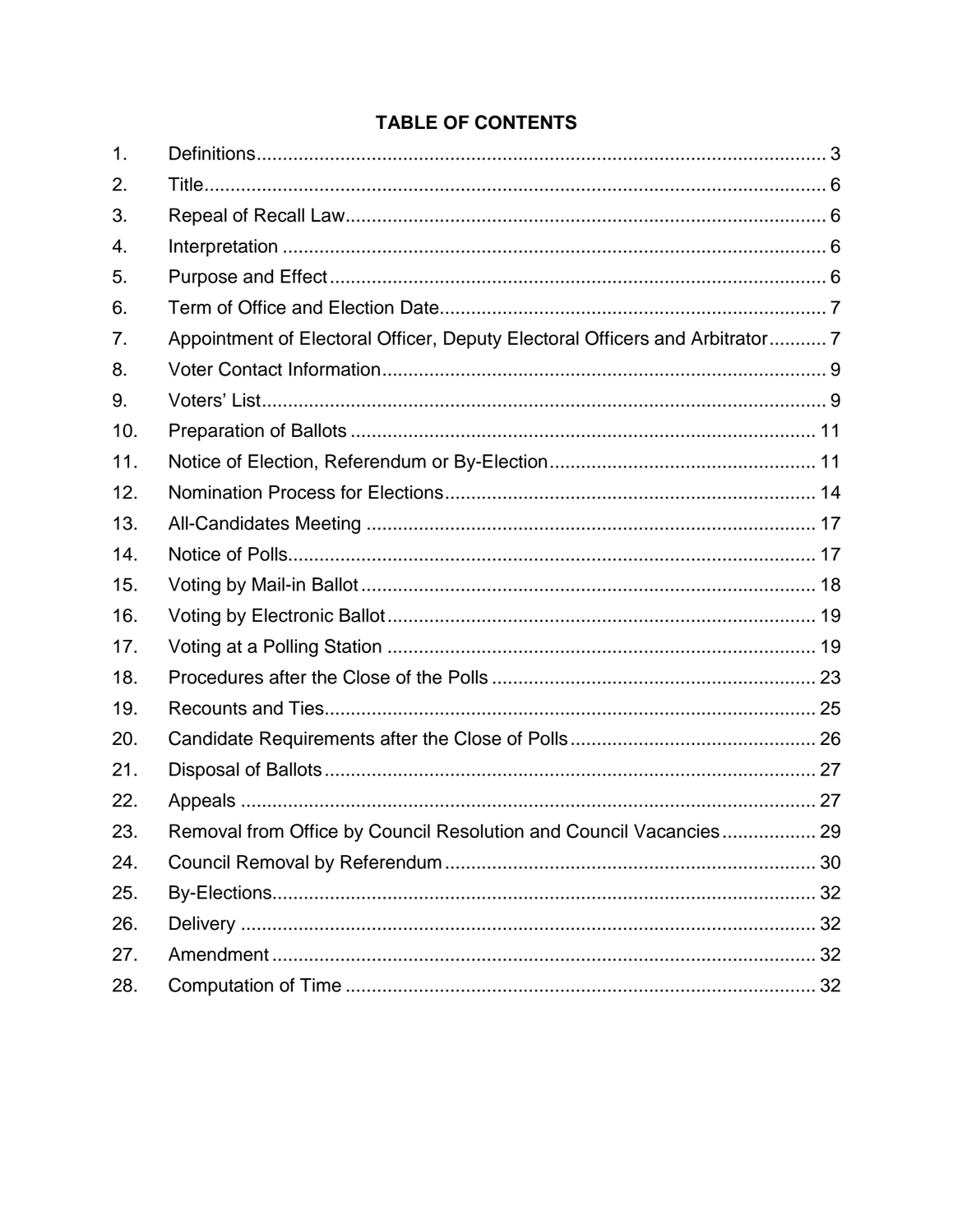#### <span id="page-2-0"></span>**1. Definitions**

"**Act**" means the *Sechelt Indian Band Self-Government Act*, SC 1986, c 27, as may be amended or replaced from time to time;

"**Administration Building**" means the main administration building for the shíshálh Nation government;

"**Advance Poll**" means a poll for the casting of ballots by Voters voting before an Election, Referendum or By-Election;

"**All-Candidates Meeting**" means the meeting held pursuant to section [13](#page-16-0) of this Law for the purpose of the candidates presenting their platforms to Members;

"**Application for Remote Ballot**" means the form approved by Council resolution as the Application for Remote Ballot for the purposes of this Law;

"**Arbitrator**" means an independent third party with experience acting as an arbitrator and appointed under this Law to hear appeals in relation to an Election, By-Election, Referendum or Council removal;

"**Arbitrator Oath of Office**" means the form approved by Council resolution as the Arbitrator Oath of Office for the purposes of this Law;

"**Business Day**" means a day, other than a Saturday or a Sunday, shíshálh Nation Self-Government Day, December 24th to and including January 1st, or a statutory holiday in the province of British Columbia;

"**By-Election**" means a by-election held in accordance with this Law;

"**Candidate Package**" means a package containing:

- (a) an updated resume;
- (b) a list of relevant experience and training; and
- (c) a statement, not exceeding 500 words, setting out the candidate's reasons for running for Council;

"**Chief**" means the candidate elected to Council as Chief pursuant to the Constitution and this Law;

"**Chief Administrative Officer**" means the person appointed by Council to be the Chief Administrative Officer for shíshálh Nation;

"**Constitution**" means the shíshálh Nation Constitution;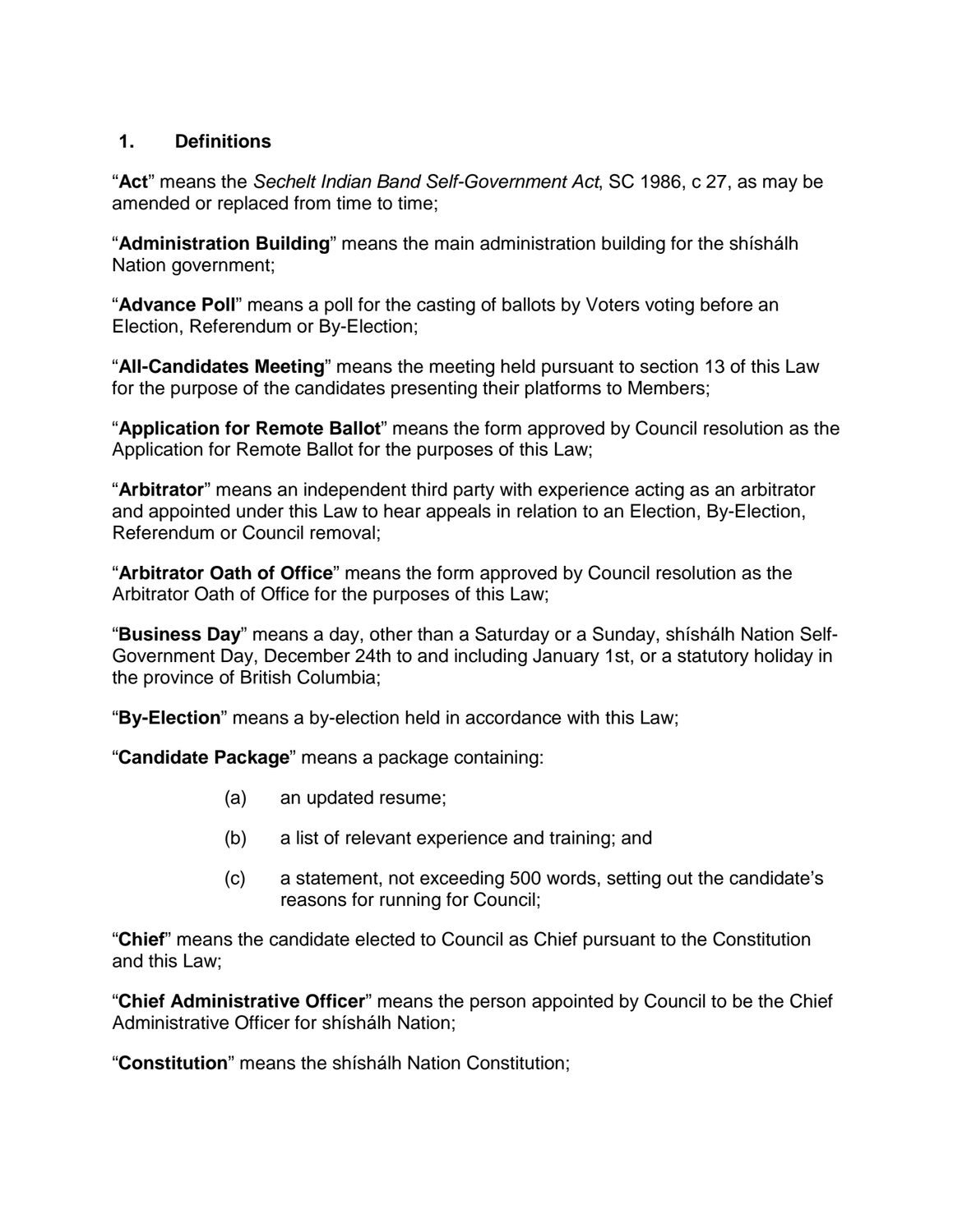"**Corrupt or Fraudulent Practice**" means, in connection with an Election, Referendum or By-Election, the giving or taking of a bribe, intimidating a Voter, candidate or Election, Referendum or By-Election official, or engaging in any other conduct that is defined as a corrupt or fraudulent practice under a shíshálh Nation Law;

"**Council**" means the collective of the shíshálh Nation Chief and Council members elected pursuant to the Constitution and this Law;

"**Council Oath of Office**" means the form approved by Council resolution as the Council Oath of Office for the purposes of this Law;

"**Councillor**" means a candidate elected to Council as a Councillor pursuant to the Constitution and this Law;

"**Criminal Record Check**" means a name-based criminal record check carried out by the Royal Canadian Mounted Police;

"**Deputy Electoral Officer**" means a person appointed under this Law to work under the direction of the Electoral Officer;

"**Election**" means the process by which the Voters elect Council;

"**Electoral Oath of Office**" means the form approved by Council resolution as the Electoral Oath of Office for the purposes of this Law;

"**Electoral Officer**" means a person appointed under this Law to conduct an Election, Referendum or By-Election;

"**Indictable Offence**" means offences that are strictly indictable in the *Criminal Code*, RSC 1985, c C-46, as may be amended or replaced from time to time, and hybrid offences under the *Criminal Code of Canada* where Crown counsel has elected to proceed by indictment;

"**Law**" means this shíshálh Nation Election and Referendum Law;

"**Majority**" means at least 50% plus 1;

"**Members**" means all persons who are eligible for membership in the shíshálh Nation and who are registered on the shíshálh Nation Membership List maintained by shíshálh Nation pursuant to the Constitution;

"**Membership Administrator**" means the person appointed by the Chief Administrator Officer to be the Membership Administrator for shíshálh Nation;

"**Membership List**" means the list of Members maintained pursuant to the Constitution;

"**Membership Number**" means the unique number assigned to each Member by shíshálh Nation;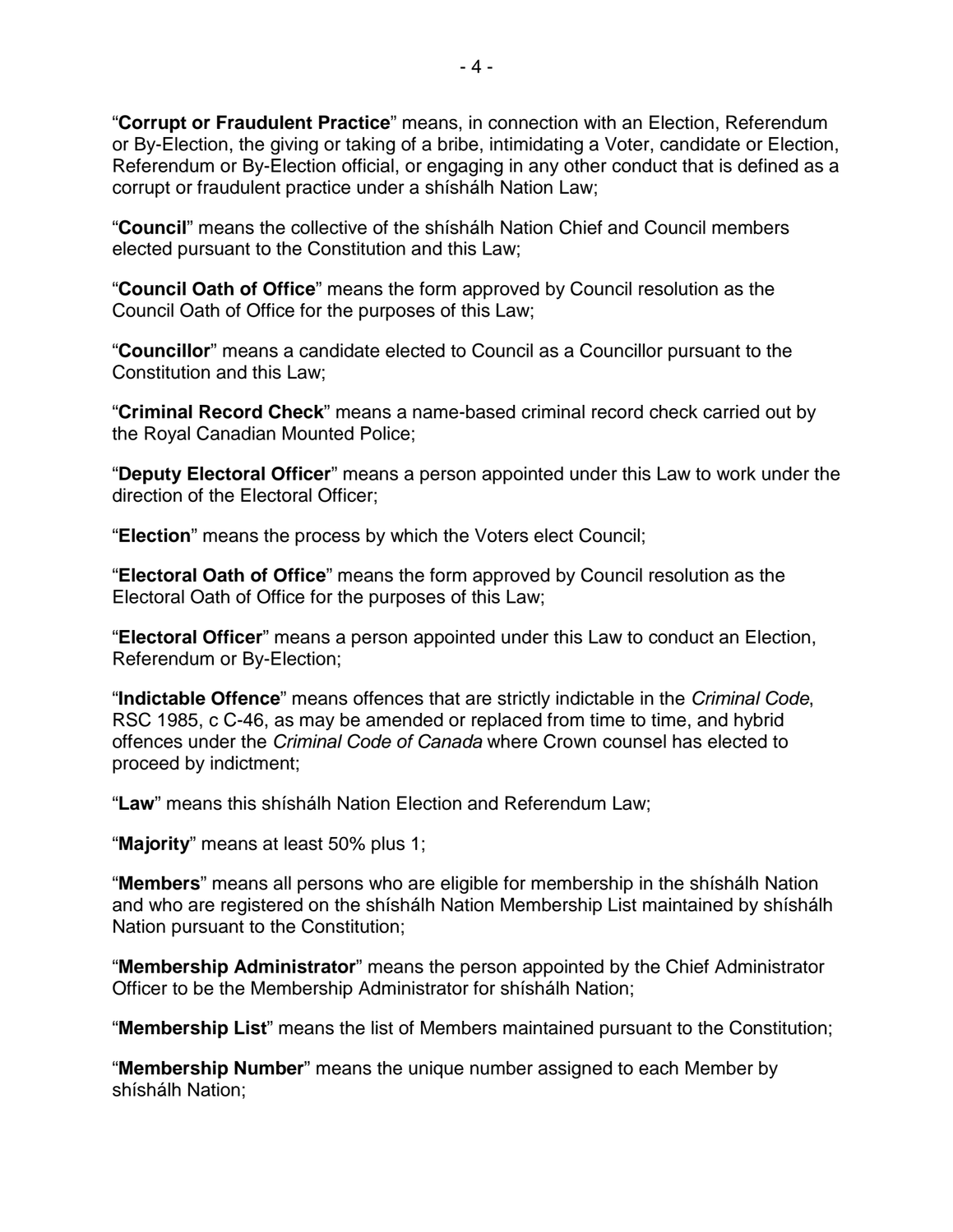"**Nomination Declaration**" means the form approved by Council resolution as the Nomination Declaration for the purposes of this Law;

"**Nomination Meeting**" means the meeting held pursuant to section [12](#page-13-0) of this Law for the purpose of nominating candidates for an Election or By-Election;

"**Notice of Acceptance of Nomination**" means the form approved by Council resolution as the Notice of Acceptance of Nomination for the purposes of this Law;

"**Ordinarily Resident**" means the place where, in the settled routine of a person's life, that person regularly, normally or customarily lives;

"**Polling Station**" means the polling station(s) designated by the Electoral Officer for an Election, Referendum or By-Election;

"**Referendum**" means a referendum held pursuant to the Constitution and this Law;

"**Scrutineer**" means a person appointed in writing by a candidate to observe voting and counting procedures for an Election in accordance with this Law;

"**Scrutineer Oath**" means the form approved by Council resolution as the Scrutineer Oath for the purposes of this Law;

"**Sechelt Lands**" means:

- (a) lands transferred to shíshálh Nation under section 23 of the Act; and
- (b) lands that are declared by the Governor in Council and the Lieutenant Governor in Council of British Columbia to be Sechelt lands for the purposes of the Act;

"**shíshálh Entity**" means a corporation, trust, partnership, society or other legal entity which is controlled or wholly owned by the shíshálh Nation;

"**shíshálh Nation**" means the Sechelt Indian Band recognized under section 5(1) of the Act;

"**shíshálh Nation Laws**" means the duly passed laws and policies of the shíshálh Nation;

"**shíshálh Nation Self-Government Day**" means October 9th of each year or, if that date falls on a weekend or another statutory holiday, the Friday preceding or Monday following October 9th, as determined by Council;

"**Summary Offence**" means offences that are strictly summary offences in the *Criminal Code of Canada* or in other legislation, and hybrid offences in the *Criminal Code*, RSC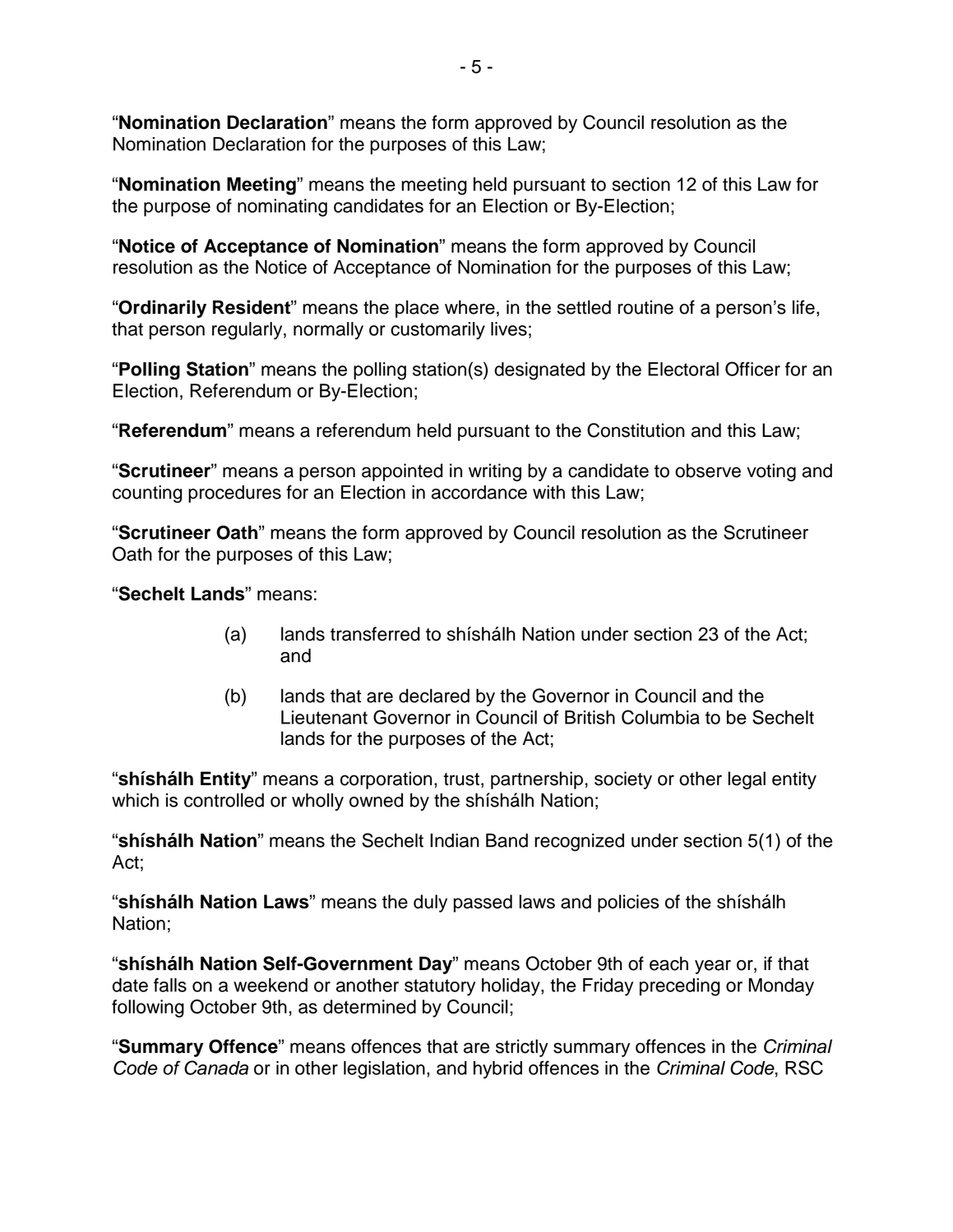1985, c C-46, as may be amended or replaced from time to time, or other legislation where Crown counsel has elected to proceed summarily;

"**Voters**" means those persons who are on the Membership List and are at least 18 years of age on the date of an Election, Referendum or By-Election;

"**Voter Declaration Form**" means the form approved by Council resolution as the Voter Declaration Form for the purposes of this Law; and

"**Voters' List**" means an alphabetical list of Voters that includes the name, business address, e-mail address, business telephone and facsimile number of the Electoral Officer and the location of the polling station(s).

#### <span id="page-5-0"></span>**2. Title**

(1) This Law will be cited as the "shíshálh Nation Election and Referendum Law".

#### <span id="page-5-1"></span>**3. Repeal of Recall Law**

(1) The Sechelt Indian Band Council Recall Law No. August 10, 2007 is hereby repealed and replaced by this Law.

#### <span id="page-5-2"></span>**4. Interpretation**

- (1) Wherever the singular, masculine or the term "person" is used in this Law, it will be deemed to include the plural, feminine, body corporate, or other entity where the context so requires.
- (2) The headings and sub-headings within this Law are for convenience only, do not form a substantive part of this Law and are not to be used to define, limit, alter or enlarge the scope or meaning of any other provision of this Law.
- (3) When used in this Law, the word "day" or "days" mean calendar days unless the term "Business Day" is used.
- (4) Unless otherwise stated in this Law, if the time for doing something in this Law lands on a Saturday or a Sunday, shíshálh Nation Self-Government Day, December 24th to and including January 1st, or a statutory holiday in the province of British Columbia, the time for doing that thing will extend to the next Business Day.

#### <span id="page-5-3"></span>**5. Purpose and Effect**

(1) The Constitution and this Law govern all Elections, Referendums and By-Elections of the shíshálh Nation.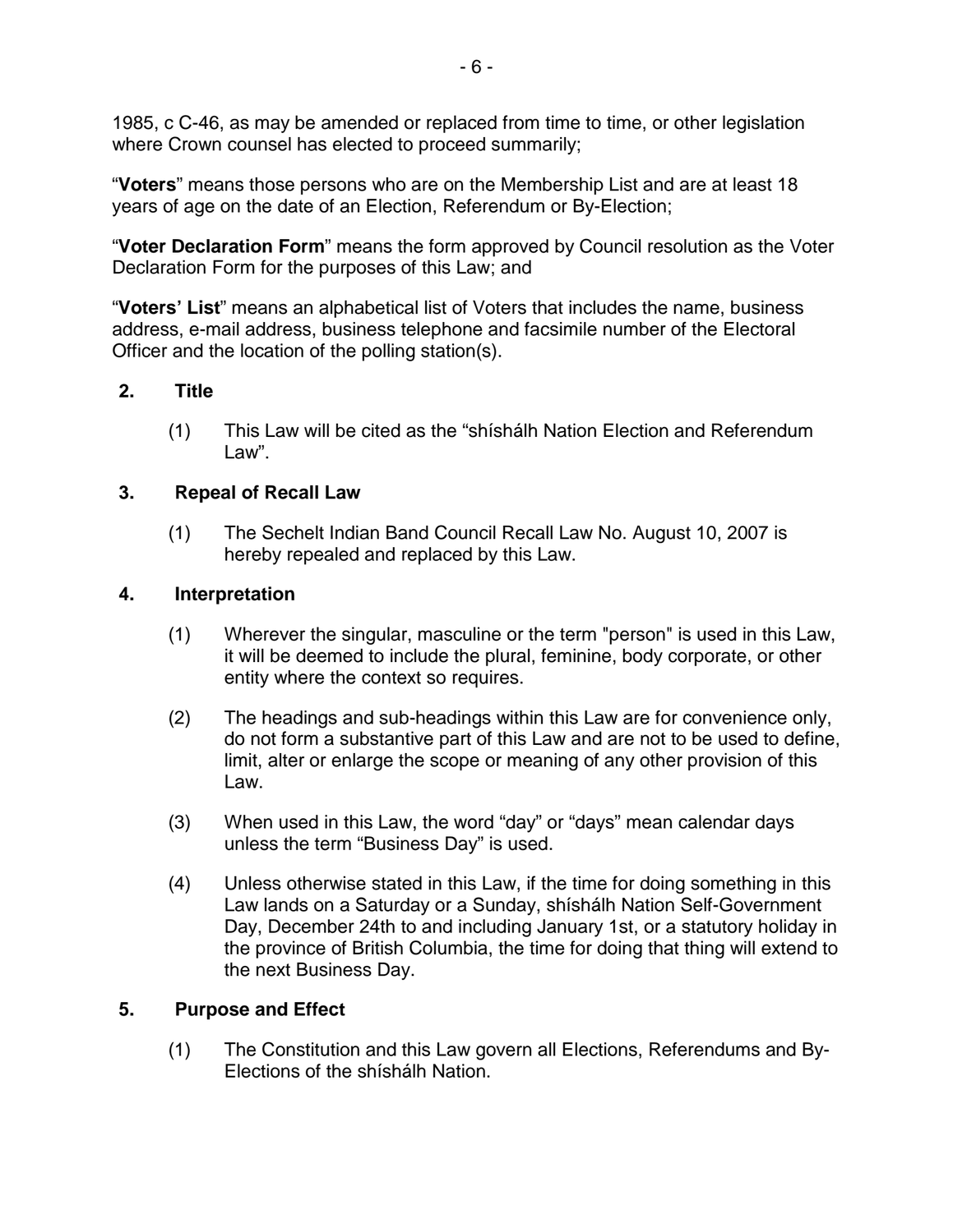(2) Where a conflict exists between this Law and the Constitution, to the extent of any conflict, the Constitution will prevail.

#### <span id="page-6-0"></span>**6. Term of Office and Election Date**

- (1) The term of office for Council will be 3 years.
- (2) The term of office for Council commences when the Electoral Officer publicly declares the results of the Election under subsection [18\(9\)](#page-22-0) or subparagraph [19\(4\)\(a\)](#page-24-0) and, subject to any Council removal or vacancy arising under the Constitution or this Law, expires at 11:59 p.m. on the day preceding the next Election.
- (3) Except in the case of a By-Election, an Election will be held on the third Saturday of February in the year the term of office for Council expires.
- (4) Subject to subsection [6\(5\),](#page-6-0) the term of office for the person declared elected pursuant to subsection [20\(3\),](#page-25-0) or elected in a By-Election, will be deemed to have commenced on the day the person to be replaced was elected.
- (5) The term of office for the person elected in a By-Election held due to a tie under subsection [19\(6\)](#page-24-0) will be deemed to have commenced on the day that the other members of Council were elected.

#### <span id="page-6-1"></span>**7. Appointment of Electoral Officer, Deputy Electoral Officers and Arbitrator**

- (1) Council will, at least 90 days prior to the date on which an Election, Referendum or By-Election is to be held:
	- (a) appoint an Electoral Officer for a term ending upon the expiry of the deadline for submitting a notice of appeal in relation to the Election, Referendum or By-Election under subparagraph [22\(5\)\(c\);](#page-26-1)
	- (b) appoint an Arbitrator for a term ending upon the appointment of a new Arbitrator for the next Election, Referendum or By-Election; and
	- (c) in the case of a Referendum, determine the question or questions to be asked.
- (2) If an Electoral Officer and/or an Arbitrator have not been appointed within the time set out in subsection [7\(1\),](#page-6-1) the Chief Administrative Officer will promptly appoint the Electoral Officer and/or Arbitrator.
- (3) The Electoral Officer and Arbitrator will not be Members, members of Council or salaried employees of shíshálh Nation or hold other contracts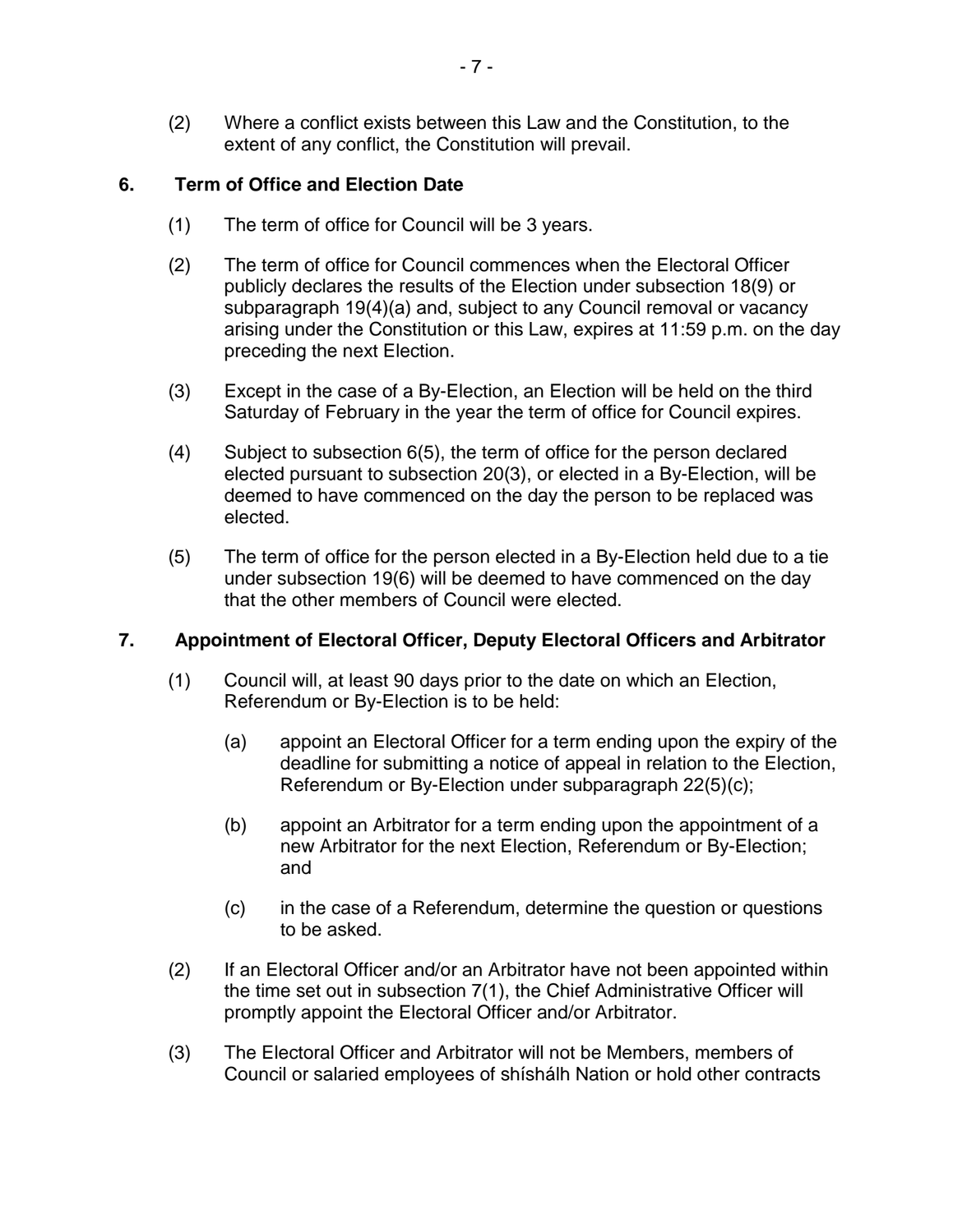for services with shíshálh Nation at the time of the Election, Referendum or By-Election.

- (4) No Deputy Electoral Officer will be a member of Council or, in the case of an Election, a candidate in that Election.
- (5) A Deputy Electoral Officer or Officers will be appointed by the Electoral Officer within 14 days of the appointment of the Electoral Officer and will work under the direction of the Electoral Officer.
- (6) The Electoral Officer will have such powers as described in this Law and the Constitution and may delegate any of his or her powers under this Law or the Constitution to the Deputy Electoral Officer or Officers.
- (7) All Deputy Electoral Officers will have such powers as described in this Law and those powers of the Electoral Officer as are delegated to them by the Electoral Officer.
- (8) The Electoral Officer and every Deputy Electoral Officer will swear, and file with the Chief Administrative Officer before assuming their offices, the Electoral Oath of Office before a justice of the peace, notary public or commissioner for swearing oaths of office.
- (9) The Arbitrator will swear, and file with the Chief Administrative Officer before assuming his or her office, the Arbitrator Oath of Office before a justice of the peace, notary public or commissioner for swearing oaths of office.
- (10) The Electoral Officer may make such orders and issue such instructions consistent with the Constitution and this Law as he or she may from time to time deem necessary for the effective administration of the Election, Referendum or By-Election.
- (11) The Electoral Officer, a Deputy Electoral Officer or the Arbitrator may be removed from office and replaced by Council resolution if Council has information sufficient to believe that the person:
	- (a) engaged in a Corrupt or Fraudulent Practice during the Election, Referendum or By-Election in which he or she was the Electoral Officer, a Deputy Electoral Officer or Arbitrator;
	- (b) in the case of the Electoral Officer or a Deputy Electoral Officer, breached his or her obligations under the Electoral Oath of Office; or
	- (c) in the case of the Arbitrator, breached his or her obligations under the Arbitrator Oath of Office.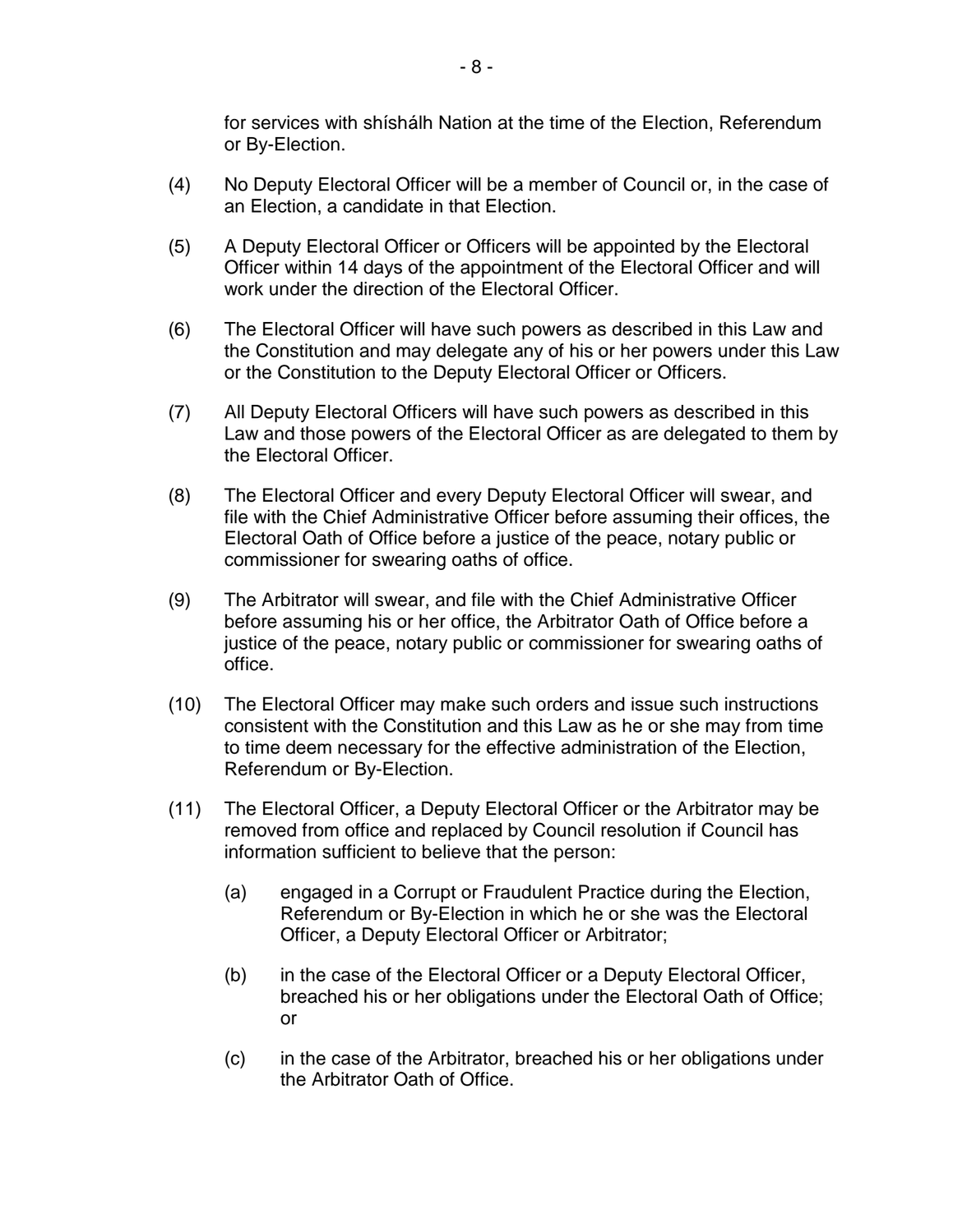#### <span id="page-8-0"></span>**8. Voter Contact Information**

- (1) Voters will be solely responsible for delivering to the Membership Administrator their current contact information, including mailing addresses and e-mail addresses for those Voters who have an e-mail address.
- (2) The Membership Administrator will, within 5 days of the appointment of the Electoral Officer, deliver a copy of the Membership List to the Electoral Officer.
- (3) Voter contact information will be used by the Electoral Officer and any Deputy Electoral Officer only for the purposes of providing notices, mail-in ballots, electronic ballots or other documents to Voters who are entitled to receive them under this Law.
- (4) Except for the purposes set out in subsection [8\(3\),](#page-8-0) a Voter's contact information will not be disclosed by the Electoral Officer or any Deputy Electoral Officer without the consent of that Voter.

#### <span id="page-8-1"></span>**9. Voters' List**

- (1) Within 25 days of his or her appointment, the Electoral Officer will prepare a Voters' List comprised of the names of all Voters.
- (2) The Electoral Officer will post the Voters' List in a public area of the Administration Building, and publish it electronically, no later than 60 days prior to the date on which the Election, Referendum or By-Election is to be held.
- (3) A person whose name does not appear, or does not correctly appear, on the Voters' List may, no later than 30 days prior to the date on which the Election, Referendum or By-Election is to be held, deliver an application in writing to the Electoral Officer to have his or her name added to, or changed on, the Voters' List, which application must include:
	- (a) the reasons why the person's name should be added to, or changed on, the Voters' List; and
	- (b) any documents supporting the application.
- (4) A Voter who believes a person's name should not be included on the Voters' List may, no later than 40 days prior to the date on which the Election, Referendum or By-Election is to be held, deliver an application in writing to the Electoral Officer to have that person's name removed from the Voters' List, which application must include: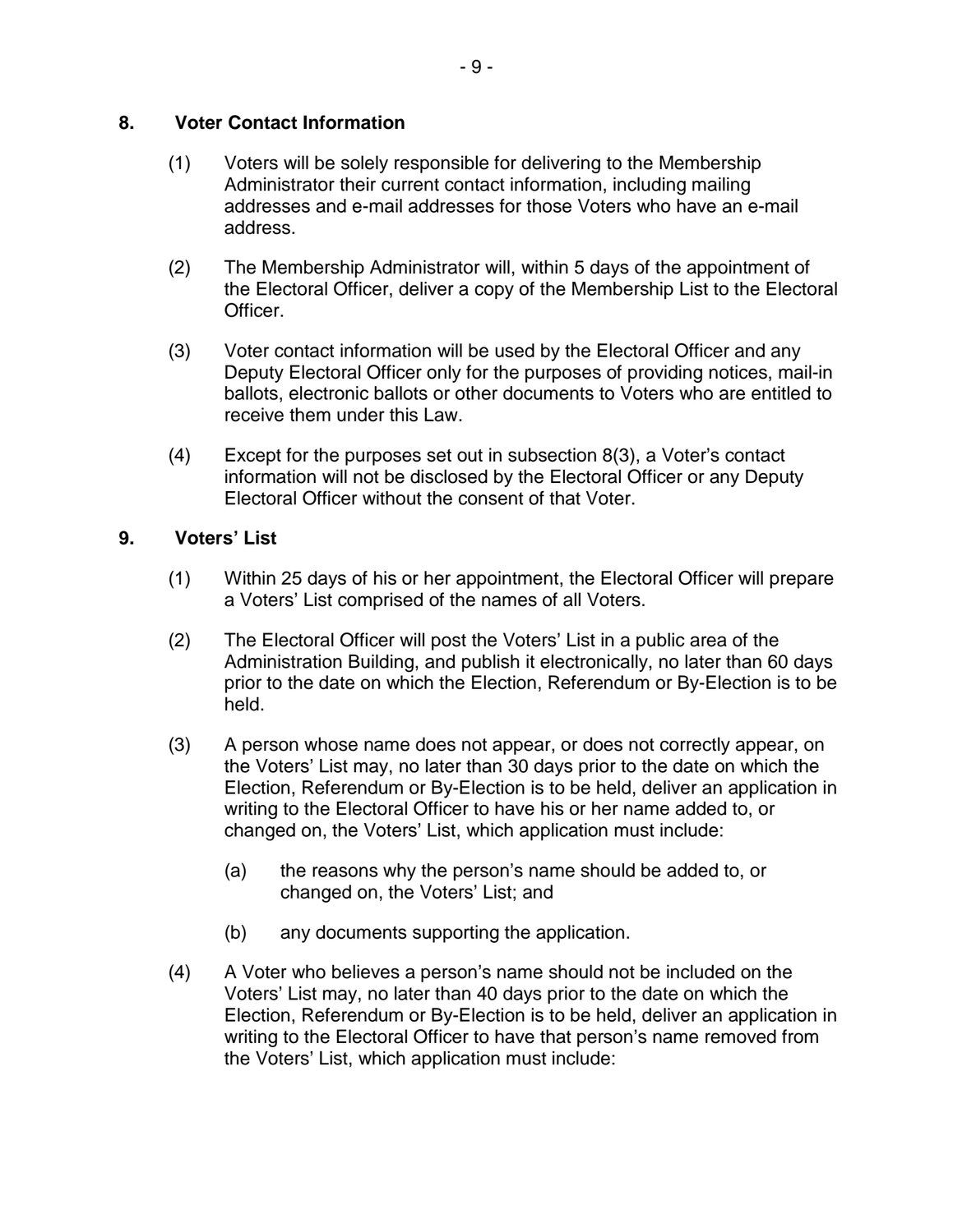- (a) the reasons why that person's name should be removed from the Voters' List; and
- (b) any documents supporting the application.
- (5) Where the Electoral Officer has information sufficient to believe that a person whose name is on the Voters' List is not a Voter, or where a Voter applies in writing to the Electoral Officer to have another person's name removed from the Voters' List because that person does not qualify as a Voter, the Electoral Officer will mail or email notice to the person whose eligibility as a Voter is challenged at least 35 days prior to the date on which the Election, Referendum or By-Election is to be held, which notice must include:
	- (a) the reasons the person's eligibility as a Voter is being challenged;
	- (b) any supporting documents; and
	- (c) notice that a written reply may be delivered to the Electoral Officer no later than 20 days prior to the date on which the Election, Referendum or By-Election is to be held.
- (6) A person whose eligibility as a Voter is challenged may, no later than 20 days prior to the date on which the Election, Referendum or By-Election is to be held, deliver a written reply to the Electoral Officer, which reply must include:
	- (a) the reasons why the person is eligible to be a Voter; and
	- (b) any supporting documents.
- (7) After consideration of all information and representations relating to amendments to the Voters' List, the Electoral Officer will amend names on, add names to or delete names from the Voters' List, based on whether the Electoral Officer determines those persons qualify as Voters, at least 15 days prior to the date on which the Election, Referendum or By-Election is to be held and the decision of the Electoral Officer will be final and not subject to appeal.
- (8) The Electoral Officer will, at least 15 days prior to the date on which the Election, Referendum or By-Election is to be held:
	- (a) mail or email a person whose name has been amended on, added to or deleted from the Voters' List written notice of the decision; and
	- (b) post the decision in a public area of the Administration Building and publish it electronically.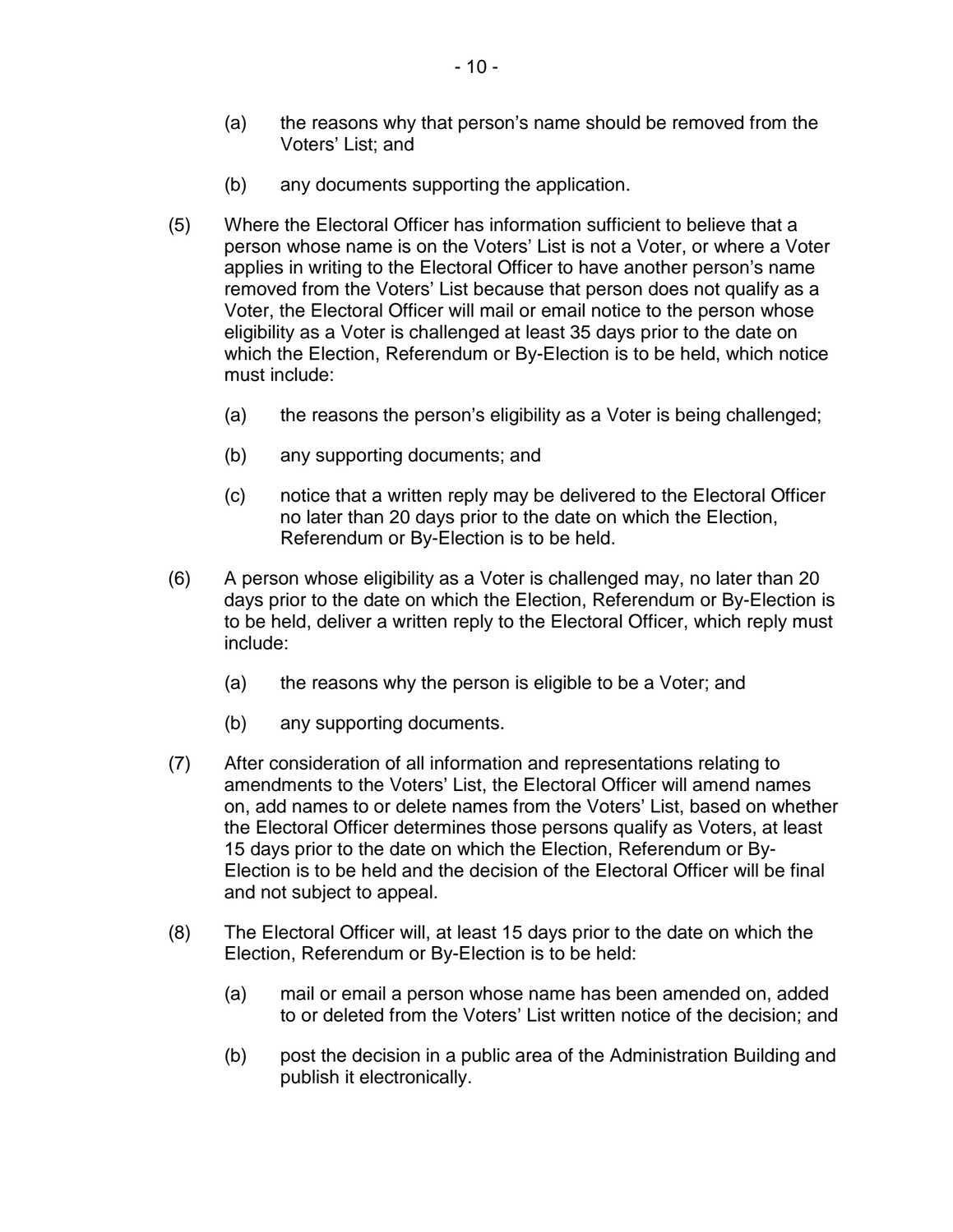- (9) The Electoral Officer will, at least 10 days prior to the date on which the Election, Referendum or By-Election is to be held, post a final Voters' List in a public area of the Administration Building and publish it electronically.
- (10) Any person whose name does not appear on the final Voters' List will not be entitled to vote in the Election, Referendum or By-Election.

#### <span id="page-10-0"></span>**10. Preparation of Ballots**

- (1) The Electoral Officer will prepare ballots setting out:
	- (a) in the case of an Election or By-Election:
		- (i) the names of the candidates nominated for Chief in alphabetical order; and
		- (ii) the names of the candidates nominated for Councillor in alphabetical order; and
	- (b) in the case of a Referendum:
		- (i) the question or questions to be asked; and
		- (ii) the option to select "yes" or "no" for each question.
- (2) In the case of an Election or By-Election, the ballot may, at the request of the candidate, include a candidate's commonly used nickname in addition to the candidate's legal name.
- (3) The ballot will indicate that the Voter is to signify his or her choice by clearly marking an "X" or "✓" in the appropriate space opposite each selection.
- (4) The Electoral Officer or a Deputy Electoral Officer will initial the back of each ballot.

#### <span id="page-10-1"></span>**11. Notice of Election, Referendum or By-Election**

- (1) At least 60 days prior to the date on which the Election, Referendum or By-Election is to be held, the Electoral Officer will post in a public area of the Administration Building, publish electronically and mail or email to Voters at their contact addresses or e-mail addresses a notice, which notice will include:
	- (a) notice that a copy of the Constitution and this Law can be obtained at the Administration Building and electronically;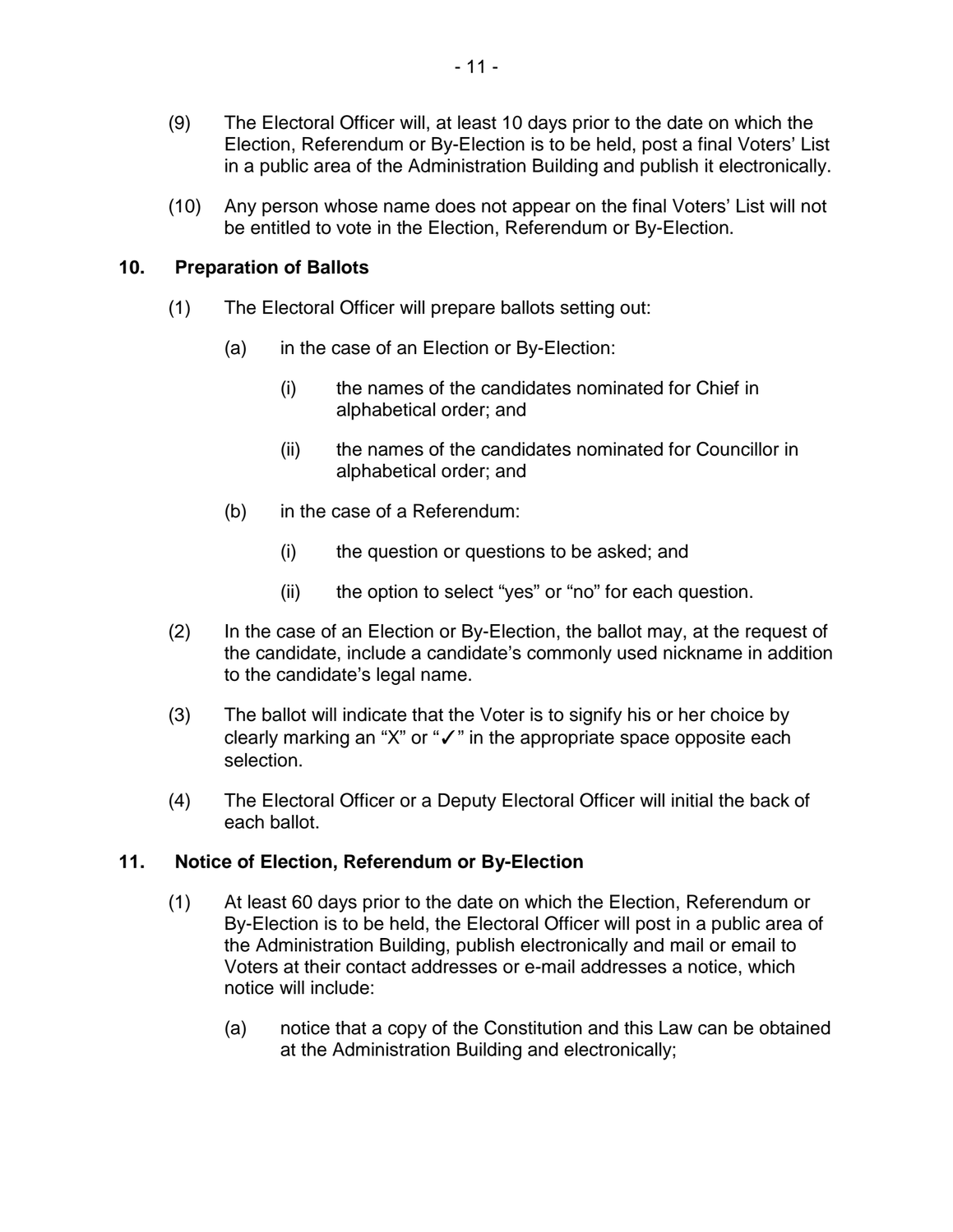- (c) notice that Voters who are Ordinarily Resident on Sechelt Lands and unable to vote in person due to disability on the date of the Election, Referendum or By-Election may vote by mail-in ballot or, where electronic voting mechanisms are in place, electronic ballot, if they, at least 30 days prior to the date on which the Election, Referendum or By-Election is to be held, deliver a completed Application for Remote Ballot to the Electoral Officer to vote by mail-in ballot or, where electronic voting mechanisms are in place, electronic ballot;
- (d) notice that Voters who are not Ordinarily Resident on Sechelt Lands are entitled to vote by mail-in ballot or, where electronic voting mechanisms are in place, electronic ballot, if they, at least 30 days prior to the date on which the Election, Referendum or By-Election is to be held, deliver a completed Application for Remote Ballot to the Electoral Officer to vote by mail-in ballot or, where electronic voting mechanisms are in place, electronic ballot;
- (e) the business address, telephone and email address of the Electoral Officer;
- (f) the business address, telephone and email address of the Arbitrator;
- (g) the date on which the Election, Referendum or By-Election is to be held;
- (h) the date of the Advance Poll;
- (i) the date of the notice;
- $(i)$  in the case of an Election, the date, time and location of the Nomination Meeting and a statement that Voters may attend and nominate candidates at the Nomination Meeting; and
- (k) in the case of a Referendum, the question or questions to be asked.
- (2) Every Voter who is not Ordinarily Resident on Sechelt Lands is entitled to vote by mail-in or, where electronic voting mechanisms are in place, electronic ballot, if they, at least 30 days prior to the date on which the Election, Referendum or By-Election is to be held, deliver a completed Application for Remote Ballot to the Electoral Officer to vote by mail-in ballot or, where electronic voting mechanisms are in place, electronic ballot.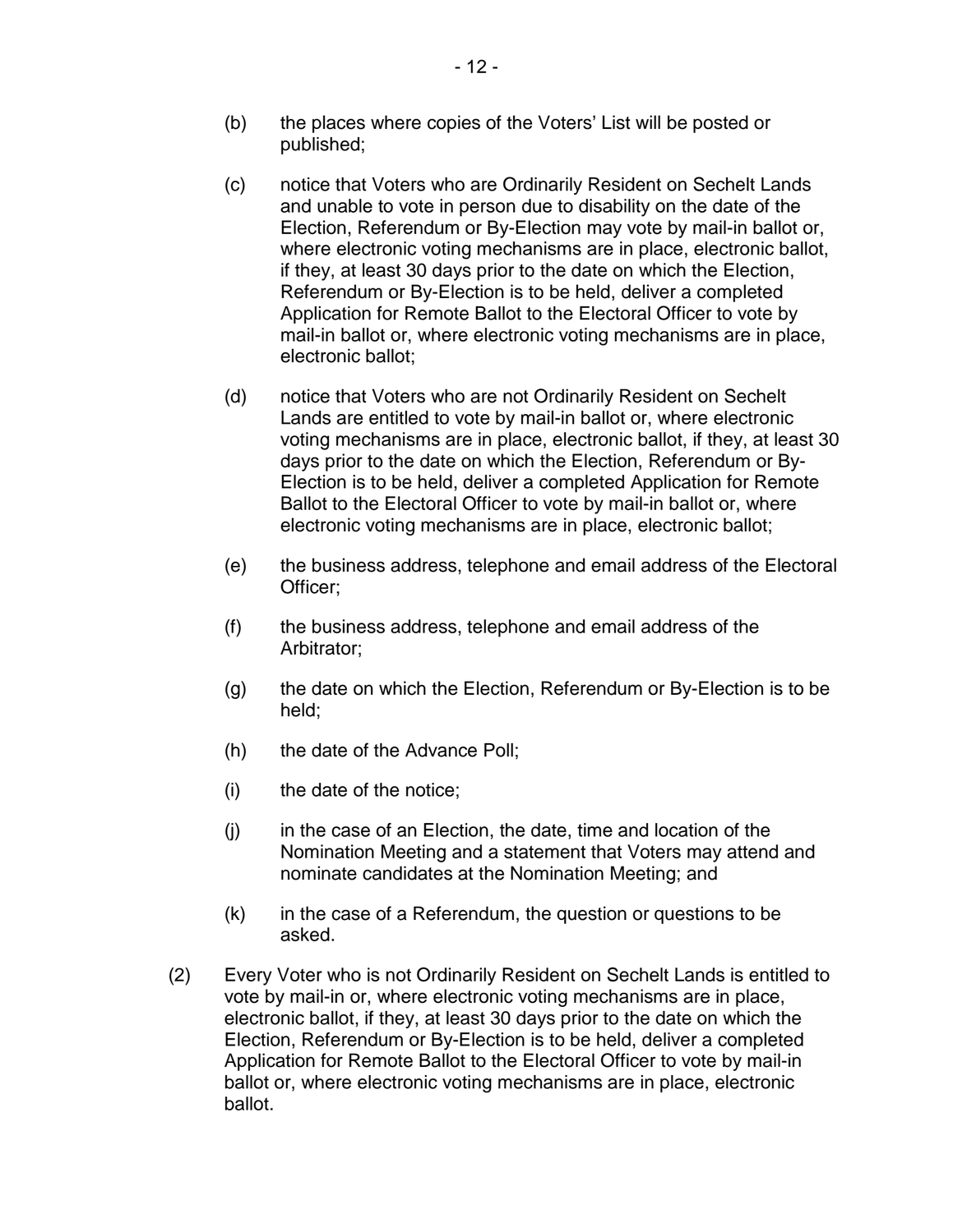- (3) Every Voter who is Ordinarily Resident on Sechelt Lands and who is unable to vote in person due to disability on the date of the Election, Referendum or By-Election may vote by mail-in ballot or, where electronic voting mechanisms are in place, electronic ballot, if they, at least 30 days prior to the date on which the Election, Referendum or By-Election is to be held, deliver a completed Application for Remote Ballot to the Electoral Officer to vote by mail-in ballot or, where electronic voting mechanisms are in place, electronic ballot.
- (4) The Electoral Officer will, at least 20 days prior to the date on which the Election, Referendum or By-Election is to be held, mail to every Voter who has requested to vote by mail-in ballot, and is eligible to vote by mail-in ballot pursuant to subsections [11\(2\)](#page-10-1) or [11\(3\),](#page-10-1) a mail-in ballot package consisting of:
	- (a) a ballot initialed on the back by the Electoral Officer or a Deputy Electoral Officer;
	- (b) an inner postage-paid return envelope, pre-addressed to the Electoral Officer;
	- (c) a second inner envelope marked "ballot" for insertion of the completed ballot;
	- (d) a Voter Declaration Form;
	- (e) a letter of instruction regarding voting by mail-in ballot;
	- (f) a statement identifying the location of all Polling Stations and advising the Voter that he or she may vote in person at any Polling Station, including the Advance Poll, if he or she returns his or her mail-in ballot to the Electoral Officer at the Polling Station or swears a written declaration before the Electoral Officer or a Deputy Electoral Officer, a justice of the peace, notary public or commissioner for taking oaths that he or she has not and will not vote by mail-in ballot; and
	- (g) any other information the Electoral Officer considers appropriate.
- (5) Where electronic voting mechanisms are in place, the Electoral Officer will, at least 20 days prior to the date on which the Election, Referendum or By-Election is to be held, mail or email to every Voter who has requested to vote by electronic ballot, and is eligible to vote by electronic ballot pursuant to subsections [11\(2\)](#page-10-1) or [11\(3\),](#page-10-1) an electronic ballot package consisting of:
	- (a) detailed instructions for voting by electronic ballot;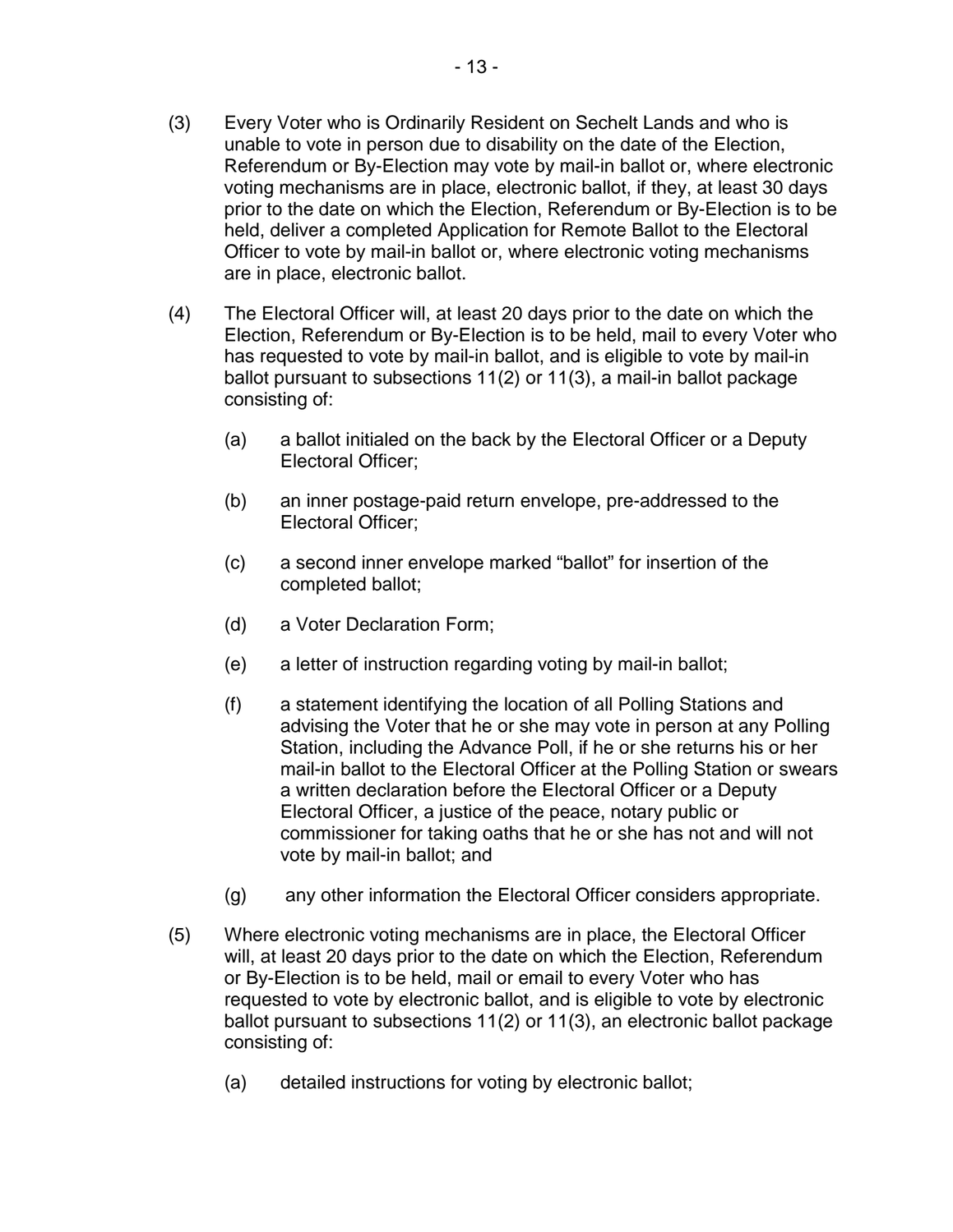- (b) relevant password(s) for voting by electronic ballot;
- (c) a statement identifying the location of all Polling Stations and advising the Voter that he or she may vote in person at any Polling Station, including the Advance Poll, if he or she swears a written declaration before the Electoral Officer or a Deputy Electoral Officer, a justice of the peace, notary public or commissioner for taking oaths that he or she has not and will not vote by electronic ballot; and
- (d) any other information the Electoral Officer considers appropriate.

#### <span id="page-13-0"></span>**12. Nomination Process for Elections**

- (1) This section [12](#page-13-0) applies only in the case of an Election or By-Election.
- (2) To qualify as a candidate for the office of Chief or Councillor, a person must:
	- (a) qualify as a Voter;
	- (b) be nominated for that office in accordance with the procedures set out in the Constitution and this Law;
	- (c) not be currently serving a jail sentence;
	- (d) not have been convicted of a Indictable Offence, or a Summary Offence that involves physical or sexual violence toward another person, within 10 years prior to his or her nomination, except where a Summary Offence conviction involving physical violence against another person was an act of civil disobedience in support of Aboriginal rights or title of the shíshálh Nation, organized or approved by Council, or where a record suspension for a Summary Offence has been granted;
	- (e) not have been removed or resigned from office during the previous term;
	- (f) not be overdue in the payment of a debt to the shíshálh Nation or any shíshálh Entity without a payment plan or other arrangement for repayment approved by an authorized representative of shíshálh Nation or the relevant shíshálh Entity; and
	- (g) comply with all relevant requirements set out in the Constitution and this Law.
- (3) A person may only be a candidate for one of the office of Chief or Councillor in any Election or By-Election.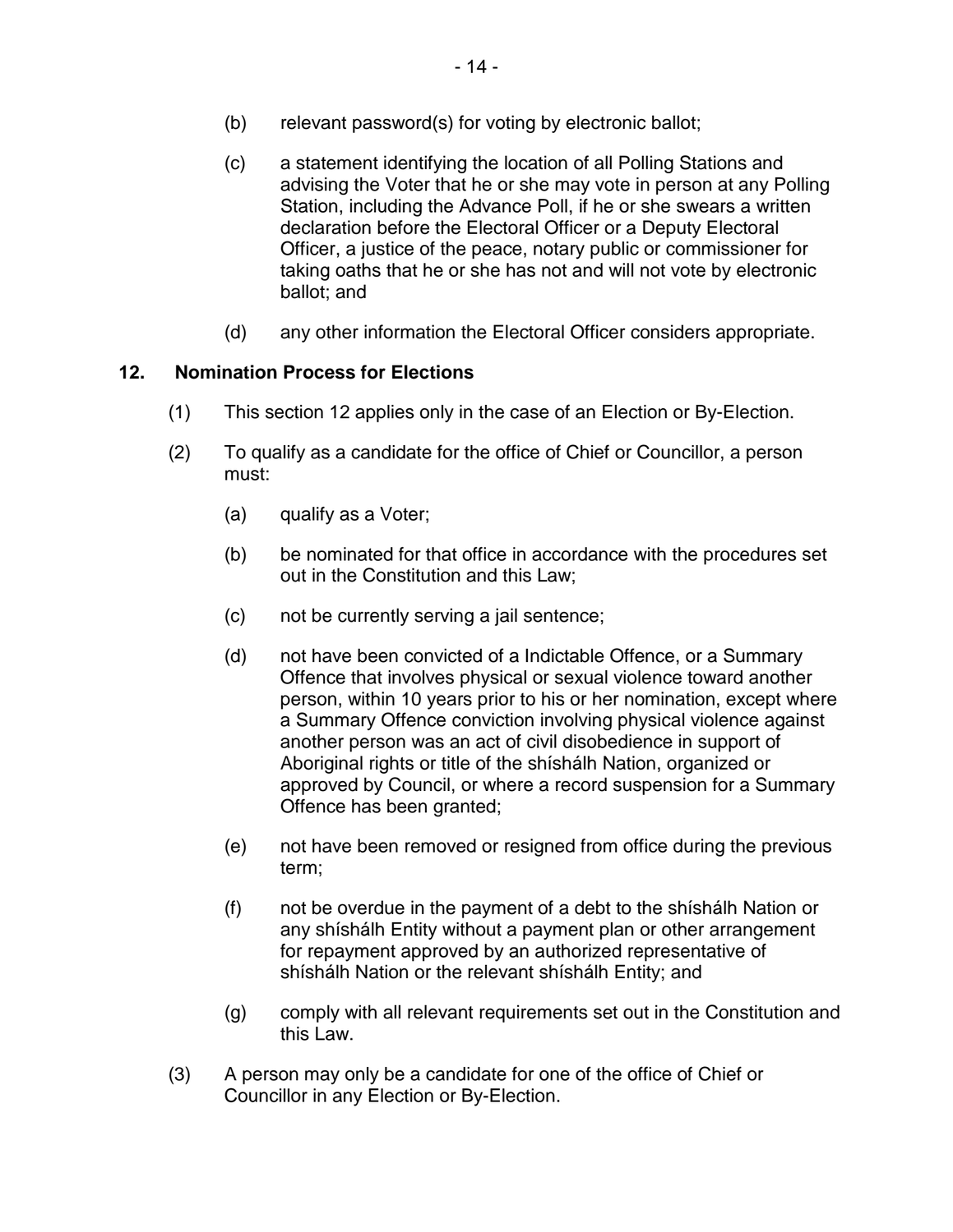- (4) The Nomination Meeting will be held on Sechelt Lands at least 45 days prior to the date on which the Election or By-Election is to be held.
- (5) At least 60 days prior to the date on which the Election or By-Election is to be held, the Electoral Officer will post notice of the Nomination Meeting and All-Candidates Meeting in a public area of the Administration Building and publish it electronically.
- (6) The notice of the Nomination Meeting and All-Candidates Meeting will include:
	- (a) the date, time and place of the Nomination Meeting;
	- (b) the date, time and place of the All-Candidates Meeting;
	- (c) notification that a copy of the Constitution and this Law can be obtained at the Administration Building and electronically;
	- (d) the places where copies of the Voters' List will be posted; and
	- (e) the business address, telephone and email address of the Electoral Officer.
- (7) At the time and place specified in the notice of the Nomination Meeting and All Candidates Meeting, the Electoral Officer will declare the Nomination Meeting open for the purpose of receiving nominations.
- (8) A Voter must be physically present at the Nomination Meeting to be eligible for nomination as a candidate.
- (9) The Nomination Meeting will remain open for 2 hours from when it commenced.
- (10) Any Voter may propose or second a nomination of any qualified candidate to serve as Chief or Councillor.
- (11) No Voter may nominate or second more than two persons to serve as Chief and no more than two persons to serve as Councillors in an Election and, in the case of a By-Election, any Voter may propose or second the nomination of not more than two persons for each of the vacancies on Council.
- (12) After nominating or seconding a candidate, the Voter will sign a Nomination Declaration in the presence of the Electoral Officer or Deputy Electoral Officer, confirming his or her nomination or seconding of the candidate.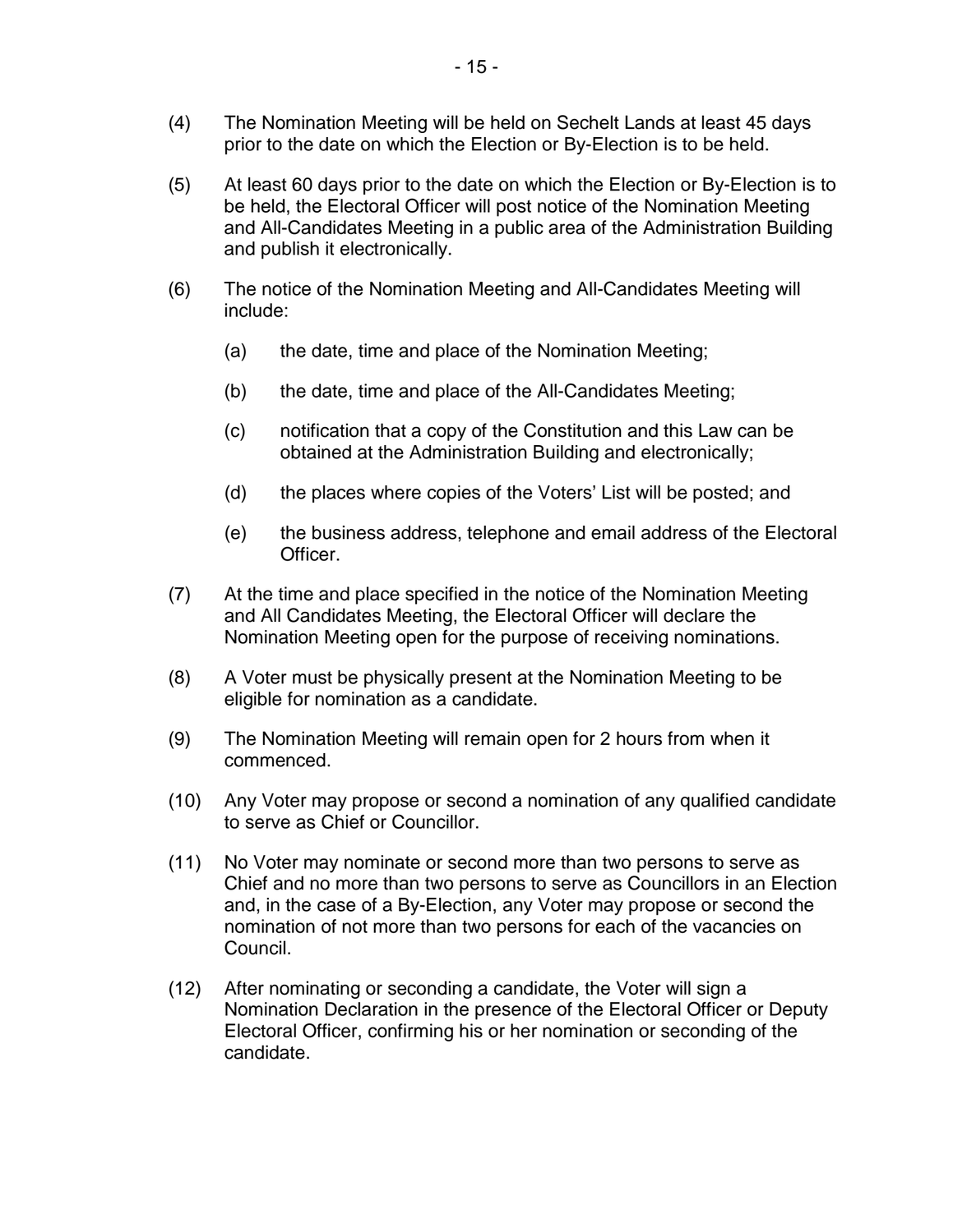- (13) The Electoral Officer will promptly deliver a Notice of Acceptance of Nomination to each person nominated at the Nomination Meeting and each person nominated will, if he or she accepts the nomination and is eligible to be a candidate:
	- (a) sign the Notice of Acceptance of Nomination in the presence of the Electoral Officer;
	- (b) deliver the signed Notice of Acceptance of Nomination to the Electoral Officer prior to the close of the Nomination Meeting; and
	- (c) deliver a Criminal Record Check to the Electoral Officer prior to the date of the Advance Poll.
- (14) Any person nominated who fails to:
	- (a) sign and deliver his or her Notice of Acceptance of Nomination to the Electoral Officer in accordance with subsection [12\(13\);](#page-13-0)
	- (b) deliver his or her Candidate Package to the Electoral Officer in accordance with subsection [13\(1\);](#page-16-0) or
	- (c) deliver a Criminal Record Check to the Electoral Officer prior to the date of the Advance Poll in accordance with subsection 12(13);

will not be eligible to be a candidate in the Election or By-Election and the Electoral Officer will not add his or her name to the list of candidates.

- (15) If only one eligible candidate is nominated for the office of Chief, the Electoral Officer will declare that candidate to be elected.
- (16) Where the number of eligible candidates nominated for the office of Councillor does not exceed the number of positions available, the Electoral Officer will declare such candidates to be elected.
- (17) In the event that more than the required numbers of persons are nominated for the offices of Chief and/or Councillor, the Electoral Officer will declare that an Election or By-Election, as applicable, will be held.
- (18) Within 2 days the close of the Nomination Meeting, the Electoral Officer will post in a public area of the Administration Building, and publish electronically, a list of candidates and the offices for which they are nominated.
- (19) Any person nominated may withdraw at any time after the close of the Nomination Meeting, but no later than 2 days before the time of the opening of the Advance Poll, by delivering a written withdrawal of his or her nomination to the Electoral Officer, signed by himself or herself in the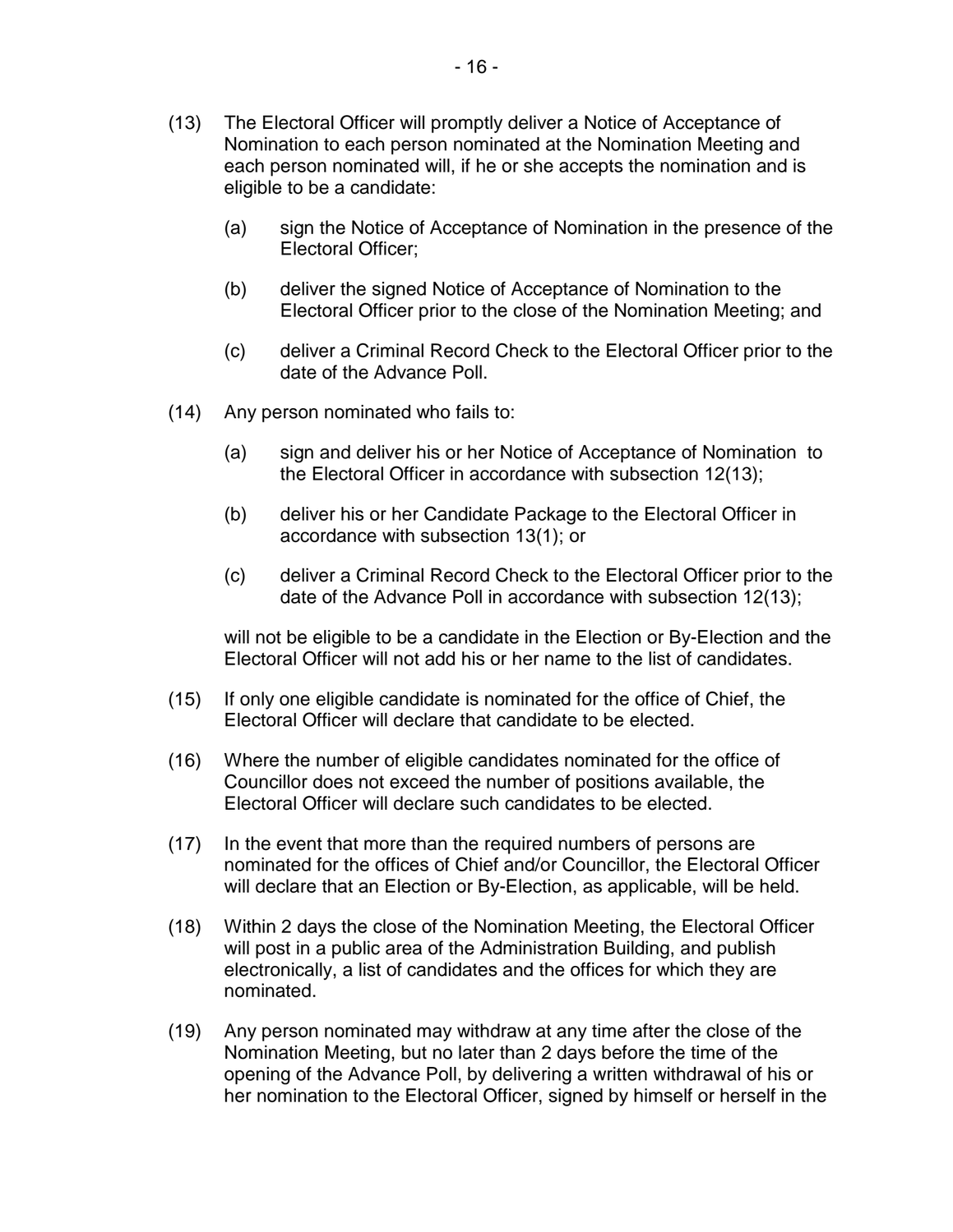presence of the Electoral Officer, a justice of the peace, a notary public, or a commissioner for oaths, and any votes cast for such person will be null and void.

- (20) If the Electoral Officer determines that any person nominated is, or becomes, ineligible to be a candidate after his or her name has been added to the list of candidates, the Electoral Officer will remove that person's name from the list of candidates and any votes cast for such person will be null and void.
- (21) The Electoral Officer will, no earlier than the 8th day after the date of the Nomination Meeting and no later than 35 days prior to the date on which the Election is to be held:
	- (a) post the final list of candidates and the offices for which they are nominated in a public area of the Administration Building; and
	- (b) publish electronically, or mail to Voters, the final list of candidates and the offices for which they are nominated.

#### <span id="page-16-0"></span>**13. All-Candidates Meeting**

- (1) Within 5 days of the close of the Nomination Meeting each candidate will deliver to the Electoral Officer a complete Candidate Package.
- (2) The All-Candidates Meeting will be held on Sechelt Lands within 15 days of the close of the Nomination Meeting and only Members may attend the All-Candidates Meeting.
- (3) The Electoral Officer will ensure that every Member attending the All-Candidates Meeting is provided with a copy of each candidate's Candidate Package.
- (4) At the time and place specified in the notice of the Nomination Meeting and All-Candidates Meeting, the Electoral Officer will declare the All-Candidates Meeting open.
- (5) The Chief Electoral Officer will chair the All-Candidates Meeting and is responsible for determining the format for the All-Candidates Meeting and communicating with the candidates regarding the format for the All-Candidates Meeting.

#### <span id="page-16-1"></span>**14. Notice of Polls**

(1) The Electoral Officer will, at least 30 days prior to the date on which the Election, Referendum or By-Election is to be held, post a notice of polls in a public area of the Administration Building and publish it electronically.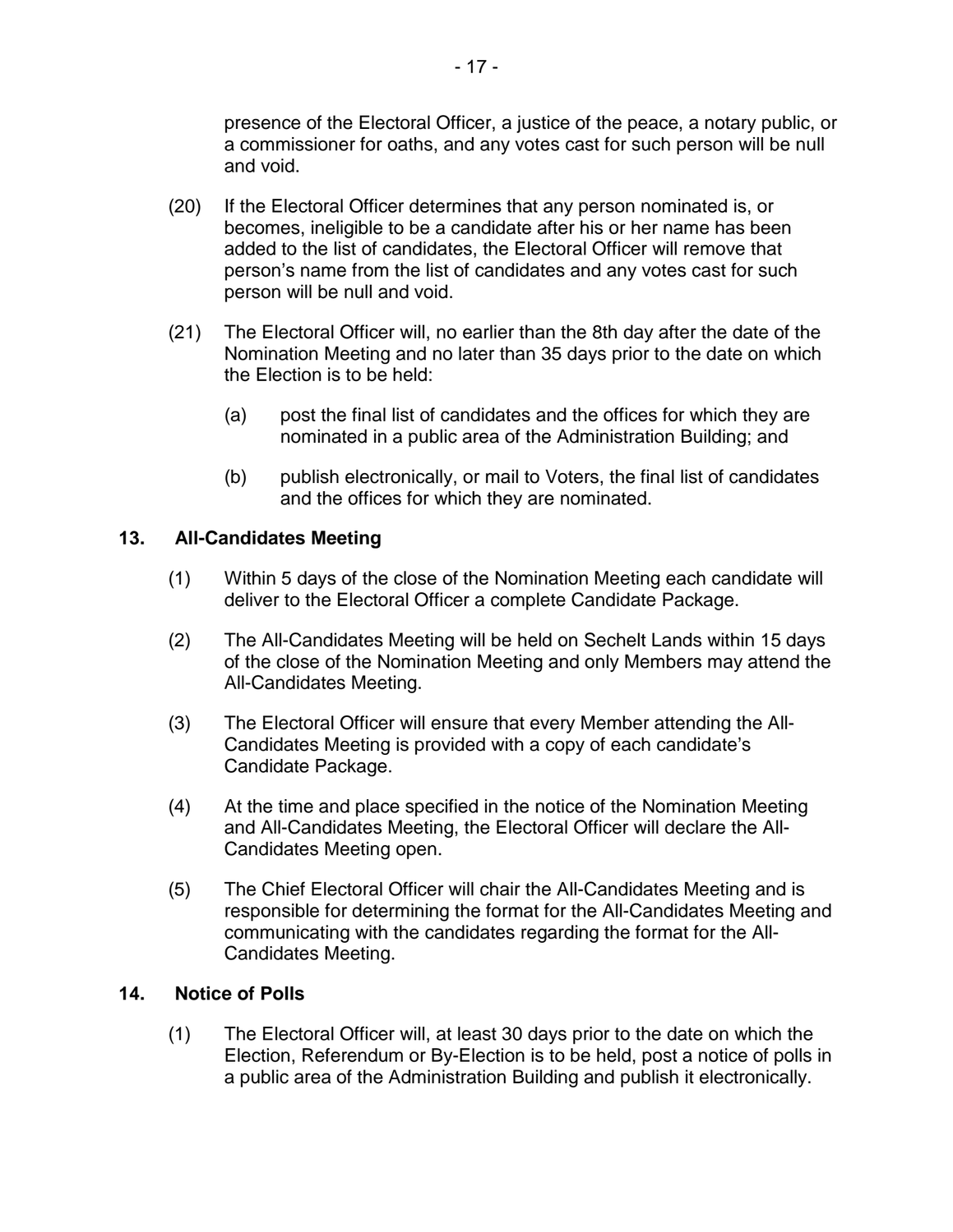- (2) The notice of polls will include:
	- (a) the date of the Election, Referendum or By-Election;
	- (b) the date of the Advance Poll;
	- (c) the time the Polling Stations will be open and closed;
	- (d) the locations of the Polling Stations;
	- (e) in the case of a Referendum, the question or questions to be asked; and
	- (f) a statement that the Voters' List and, in the case of an Election, a list of candidates, are posted in a public area of the Administration Building and published electronically.

#### <span id="page-17-0"></span>**15. Voting by Mail-in Ballot**

- (1) A Voter will vote by mail-in ballot by:
	- (a) clearly marking the ballot with an "X" or "✓" that clearly indicates the Voter's choice in the appropriate space;
	- (b) folding the ballot in a manner so as to conceal the mark or marks on the face of the paper but exposing the Electoral Officer's or a Deputy Electoral Officer's initials on the back;
	- (c) placing the ballot in the inner envelope marked "ballot" and sealing the envelope;
	- (d) completing and signing the Voter Declaration Form in the presence of a witness who is at least 18 years of age and who must also sign the Voter Declaration Form;
	- (e) placing the inner envelope and the completed, signed and witnessed Voter Declaration Form in the postage-paid, return envelope, pre-addressed to the Electoral Officer; and
	- (f) delivering the envelope to the Electoral Officer before the time at which the polls close on the day of the Election, Referendum or By-Election.
- (2) Mail-in ballots that are not delivered to the Electoral Officer before the time at which the polls close on the day of the Election, Referendum or By-Election will not be counted.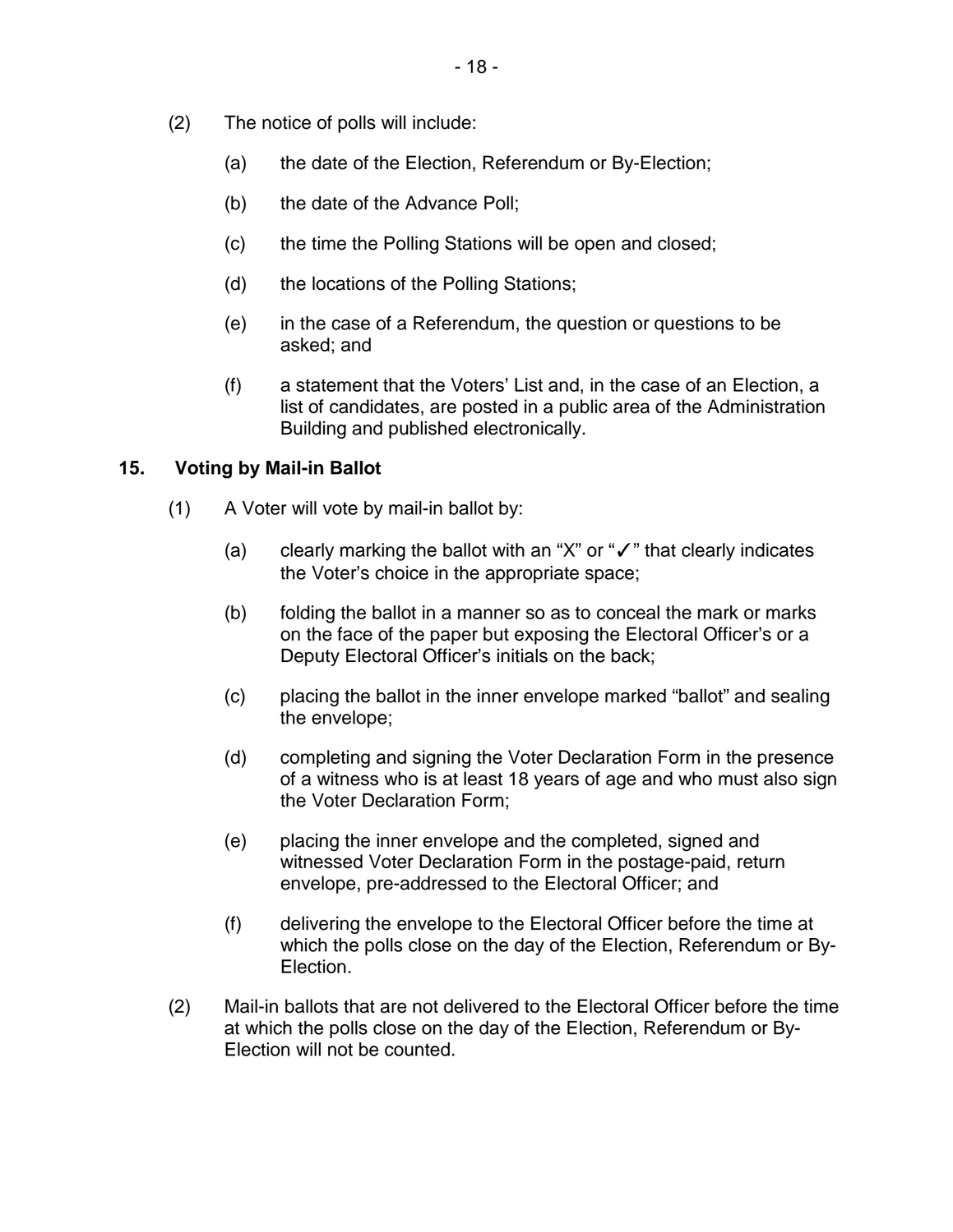- (3) A Voter to whom a mail-in ballot was mailed may vote in person at a Polling Station if:
	- (a) the Voter delivers the mail-in ballot to the Electoral Officer or a Deputy Electoral Officer; or
	- (b) where the Voter does not have the mail-in ballot with him or her, the Voter delivers to the Electoral Officer or a Deputy Electoral Officer a sworn written declaration that that he or she has not and will not vote by mail-in ballot, signed in the presence of either the Electoral Officer, a Deputy Electoral Officer, justice of the peace, notary public or commissioner for taking oaths.

#### <span id="page-18-0"></span>**16. Voting by Electronic Ballot**

- (1) This section [16](#page-18-0) only applies where electronic voting mechanisms are in place.
- (2) A Voter will vote by electronic ballot by following the detailed instructions for voting by electronic ballot provided pursuant to subsection [11\(5\).](#page-10-1)
- (3) Electronic ballots that are not submitted before the time at which the polls close on the day of the Election, Referendum or By-Election will not be counted.
- (4) A Voter to whom an electronic ballot was mailed may vote in person at a Polling Station if he or she delivers to the Electoral Officer or a Deputy Electoral Officer a sworn written declaration that he or she has not and will not vote by electronic ballot, signed in the presence of either the Electoral Officer, a Deputy Electoral Officer, justice of the peace, notary public or commissioner for taking oaths.

#### <span id="page-18-1"></span>**17. Voting at a Polling Station**

- (1) The Polling Station(s) will be on Sechelt Lands and will be open from 9:00 a.m. until 8:00 p.m. on the day on which the Election, Referendum or By-Election is to be held.
- (2) For every Election, Referendum or By-Election an Advance Poll will be held on Sechelt Lands and the Polling Station for an Advance Poll will be open on the Sunday before the day of the Election, Referendum or By-Election from 2:00 p.m. until 6:00 p.m.
- (3) The Electoral Officer will, before the Polling Station(s) is open, supply the Polling Station(s) with:
	- (a) ballot boxes;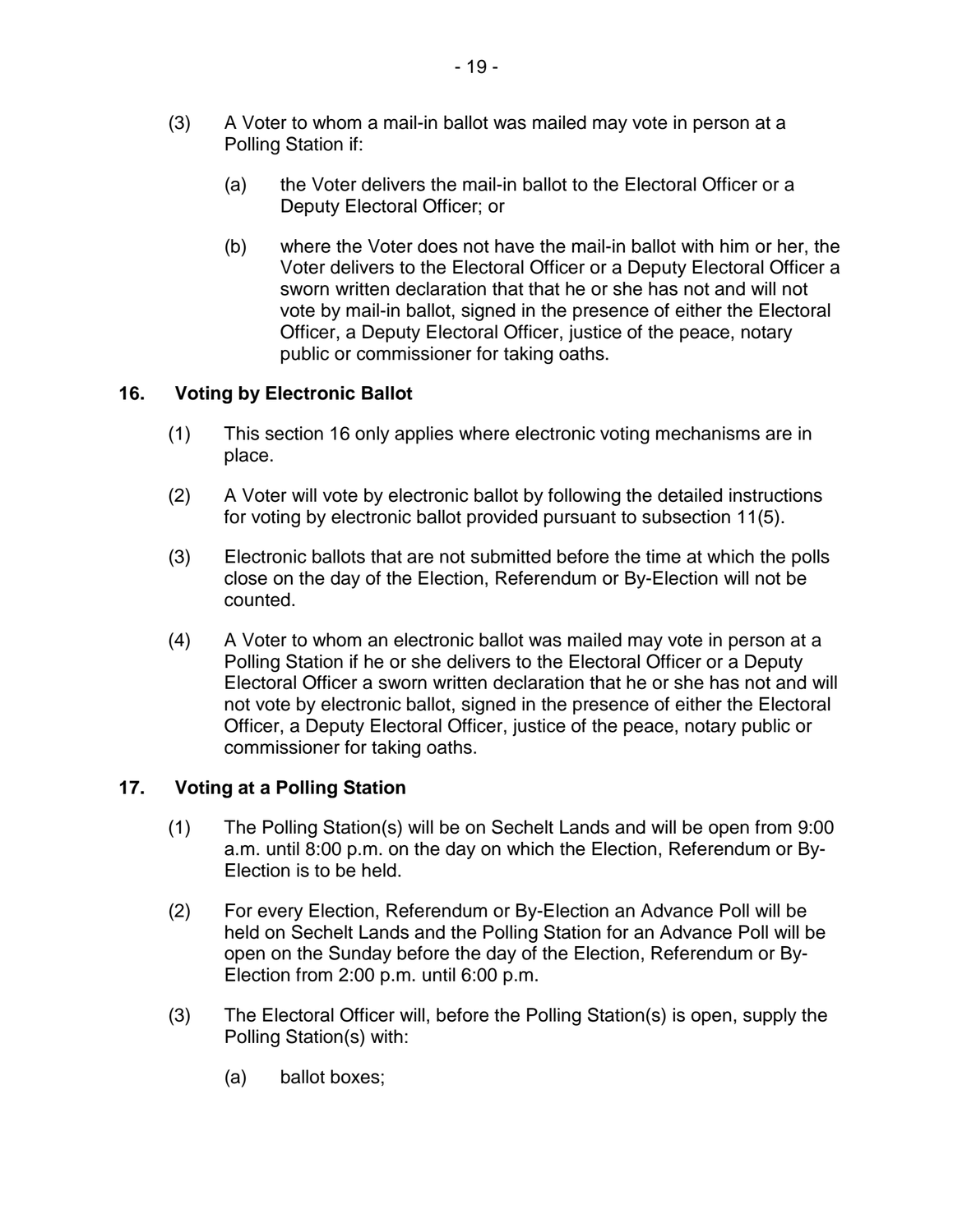- (b) a sufficient number of ballots;
- (c) the final Voters' List;
- (d) an envelope for rejected ballots;
- (e) the necessary materials for marking ballots; and
- (f) a ballot tally sheet to identify the number of confirmed votes and the number of rejected ballots.
- (4) The Electoral Officer will provide a voting compartment inside the Polling Station(s) where the Voters can mark their ballots free from observation.
- (5) The Electoral Officer may appoint security to maintain order at the Polling Station(s).
- (6) In the case of an Election, where a candidate wishes to authorize a Scrutineer, the candidate will deliver a letter of authorization to the Electoral Officer or a Deputy Electoral Officer on or before the opening of the Polling Station(s), in which the candidate names the Scrutineer.
- (7) Each candidate will be entitled to have a maximum of 2 Scrutineers at a Polling Station at any one time and all Scrutineers must sign the Scrutineer Oath prior to acting as a Scrutineer.
- (8) If, in the opinion of the Electoral Officer, any Scrutineer breaches the Scrutineer Oath, that person will be ineligible:
	- (a) to continue acting as a Scrutineer for the Election or By-Election in which they are acting as a Scrutineer; and
	- (b) to act as a Scrutineer in any Elections or By-Elections for a period of 6 years from the date of the breach.
- (9) The Electoral Officer will, immediately before the commencement of the Election, Referendum or By-Election:
	- (a) open the ballot box and, in the presence of any appointed security, Scrutineers and the Deputy Electoral Officers, confirm that it is empty and complete a written statement to that effect;
	- (b) lock and properly seal the ballot box in a manner preventing it from being opened without breaking the seal; and
	- (c) place the ballot box in public view for the reception of the ballots.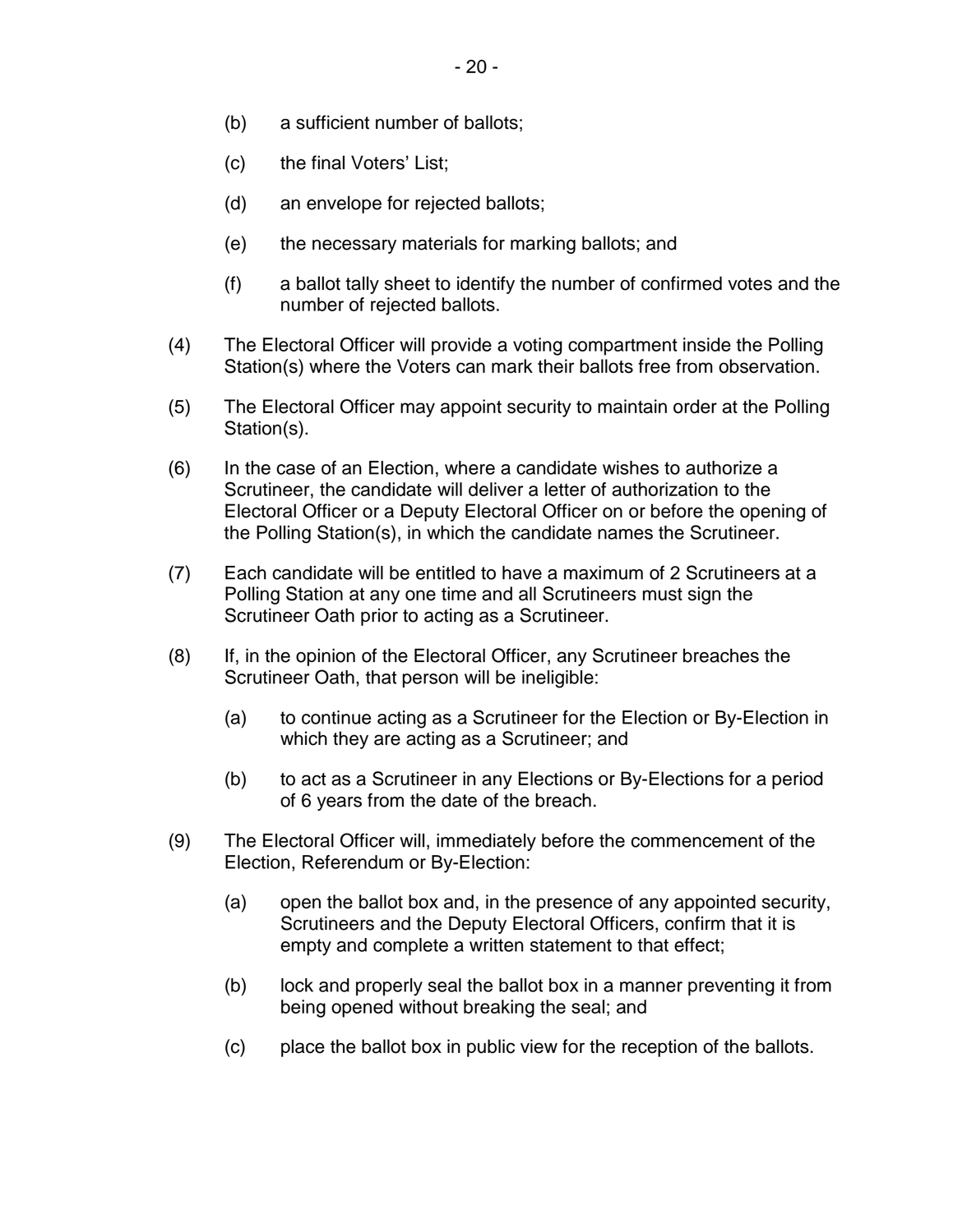- (10) After an Advance Poll, the Electoral Officer will remove all ballots from the ballot box and place the ballots in a securely locked location within the Administration Building.
- (11) Everyone presenting themselves at a Polling Station for the purpose of voting will present to the Electoral Officer or a Deputy Electoral Officer identification issued by the federal or provincial government or by shíshálh Nation.
- (12) Where a person does not have appropriate identification described in subsection [17\(11\),](#page-18-1) he or she will be deemed to be properly identified if two Voters sign a sworn declaration in the presence of the Electoral Officer or a Deputy Electoral Officer, confirming the identity of the person.
- (13) Where a person is properly identified as a Voter, he or she will sign the sign-in sheet presented by the Electoral Officer or a Deputy Electoral Officer and list his or her Membership Number on the sign-in sheet.
- (14) Upon signing the sign-in sheet, the Voter will receive a ballot initialed by the Electoral Officer or a Deputy Electoral Officer.
- (15) The Electoral Officer will keep the sign-in sheet confidential.
- (16) The Electoral Officer or a Deputy Electoral Officer will place in the proper column of the Voters' List, a mark opposite the name of every Voter receiving a ballot.
- (17) The Electoral Officer or a Deputy Electoral Officer will, when requested to do so, explain the method of voting to the Voter.
- (18) Voting at all Elections, Referendums and By-Elections will be by secret ballot.
- (19) No Voter may vote by proxy or authorize another person to vote on his or her behalf, and no one other than the Voter who is in the process of voting is permitted to be inside the voting compartment, except as provided for in subsection [17\(20\).](#page-18-1)
- (20) Any Voter who requires voting assistance may request that the Electoral Officer or a Deputy Electoral Officer vote on his or her behalf in his or her presence as the Voter directs.
- (21) In the event that the Electoral Officer or a Deputy Electoral Officer votes on behalf of a Voter, the Electoral Officer or Deputy Electoral Officer will note on the Voters' List in the column for remarks opposite the name of such Voter, the fact that the ballot was marked by him or her in the presence of that Voter and the reasons therefore.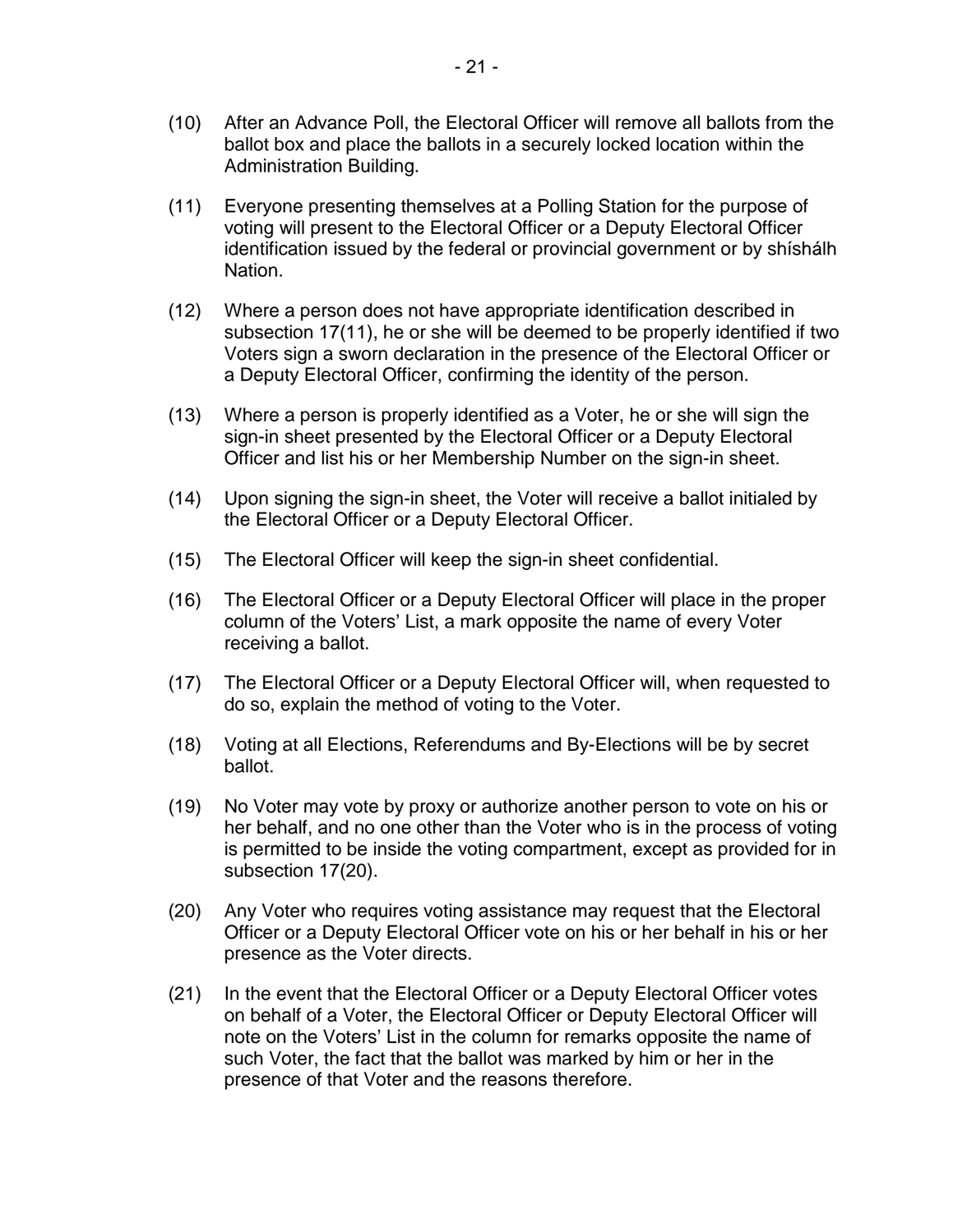- (22) Upon receiving the ballot, each Voter will:
	- (a) immediately proceed to the voting compartment and clearly mark the ballot with an "X" or "✓" that clearly indicates the Voter's choice in the appropriate space;
	- (b) fold the ballot so as to conceal his or her choice in such a manner that only exposes the initials of the Electoral Officer or a Deputy Electoral Officer; and
	- (c) without unfolding the ballot, have the Electoral Officer or a Deputy Electoral Officer verify his or her initials and at once deposit the ballot into the ballot box in the presence of the Electoral Officer or a Deputy Electoral Officer at the Polling Station.
- (23) A Voter who inadvertently spoils his or her ballot may, on no more than one occasion, return it to the Electoral Officer or a Deputy Electoral Officer in order to obtain another ballot, and the Electoral Officer or the Deputy Electoral Officer, as the case may be, will write the word "rejected" upon the spoiled ballot, deposit it in the envelope for rejected ballots and provide the Voter with a new ballot initialed by the Electoral Officer or a Deputy Electoral Officer.
- (24) A Voter who has received a ballot and subsequently decides not to vote must return the ballot to the Electoral Officer or a Deputy Electoral Officer, who will mark the word "rejected" on the face of the ballot and deposit it in the envelope for rejected ballots.
- (25) A Voter forfeits his or her right to vote in an Election, Referendum or By-Election if, after being provided a ballot by the Electoral Officer or a Deputy Electoral Officer:
	- (a) that person leaves a Polling Station without delivering the ballot to the Electoral Officer or a Deputy Electoral Officer;
	- (b) that person decides not to vote and returns his or her ballot to the Electoral Officer or a Deputy Electoral Officer; or
	- (c) that person spoils his or her ballot on more than one occasion.
- (26) Any Voter who is inside a Polling Station at the time fixed for closing the Election, Referendum or By-Election will be entitled to vote.
- (27) No person will, on the day the Election, Referendum, By-Election or Advance Poll is held, on the premises of a Polling Station:
	- (a) distribute any printed materials except such materials as may be distributed by the Electoral Officer or a Deputy Electoral Officer for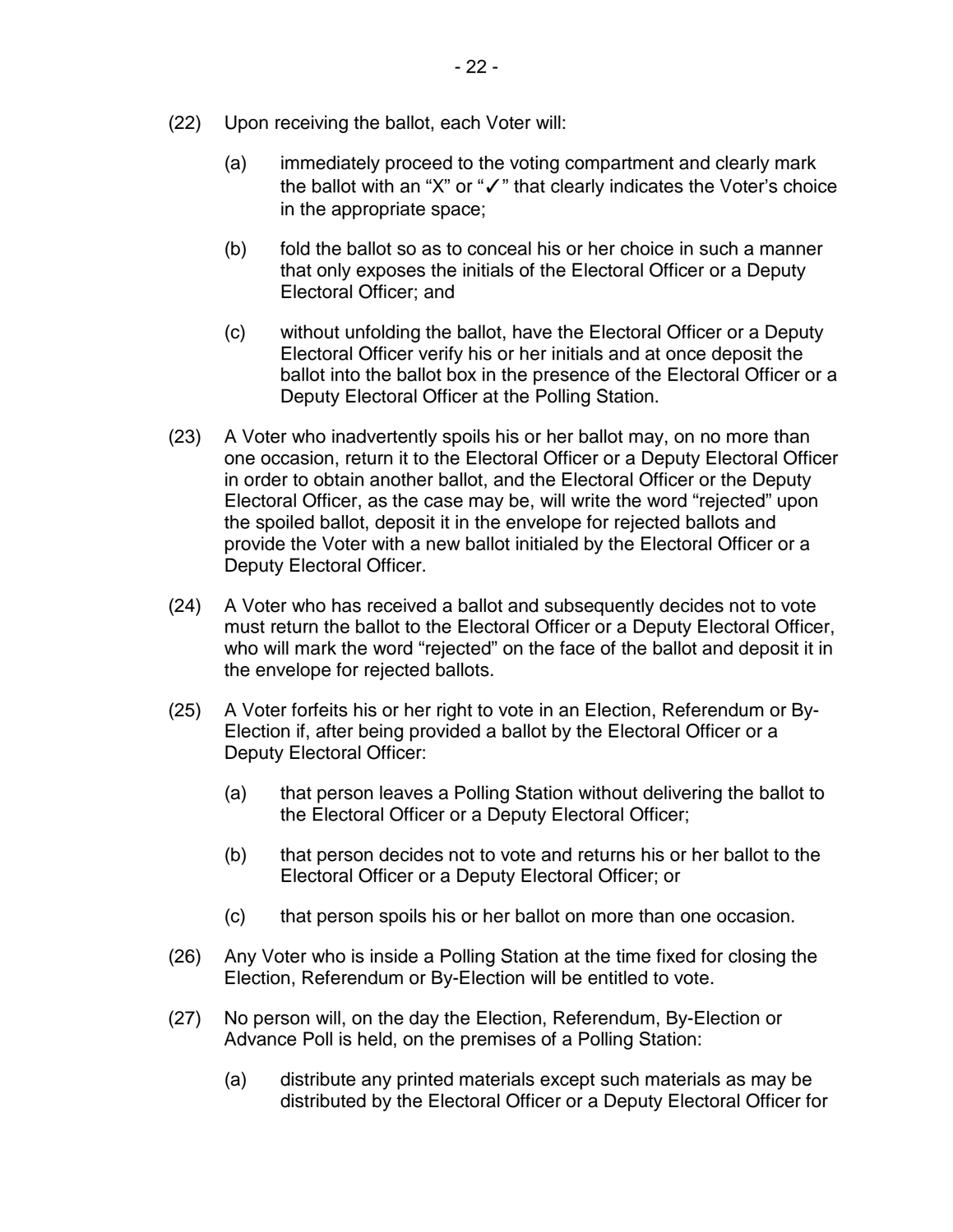the purposes of conducting the Election, Referendum or By-Election;

- (b) interfere with or influence, or attempt to interfere with or influence, any Voter in marking his or her ballot;
- (c) obtain, or attempt to obtain, information as to how a Voter is about to vote or has voted; or
- (d) disrupt, or attempt to disrupt, the voting process.
- (28) The Electoral Officer may request appointed security to remove any person from a Polling Station who is in violation of this Law.

#### <span id="page-22-0"></span>**18. Procedures after the Close of the Polls**

- (1) Immediately after the close of the Election, Referendum or By-Election the Electoral Officer will, in the presence of the Deputy Electoral Officer(s) and any Scrutineers, open each envelope containing a mail-in ballot that was received before the close of the Election, Referendum or By-Election and, without unfolding the mail-in ballot:
	- (a) set aside the mail-in ballot and deposit it in the envelope for rejected ballots if:
		- (i) it is not accompanied by a Voter Declaration Form or the Voter Declaration Form is not signed or witnessed;
		- (ii) the name of the person set out in the Voter Declaration Form is not on the Voters' List; or
		- (iii) the Voters' List shows that the Voter has already voted; and
	- (b) deposit all remaining mail-in ballots in the ballot box and place a mark on the final Voters' List next to the name of each Voter who provided a valid mail-in ballot.
- <span id="page-22-1"></span>(2) Immediately after all remaining mail-in ballots have been deposited in the ballot box pursuant to subsection [18\(1\)](#page-22-0)[\(b\),](#page-22-1) the Electoral Officer will deposit all Advance Poll ballots referenced in subsection [17\(10\)](#page-18-1) in the ballot box.
- (3) Immediately after all remaining mail-in ballots have been deposited in the ballot box pursuant to subsection [18\(1\)](#page-22-0)[\(b\),](#page-22-1) and all Advance Poll ballots have been deposited in the ballot box pursuant to subsection [18\(2\),](#page-22-0) the Electoral Officer will:
	- (a) open the ballot box, unfold and examine all ballots in the ballot box and reject those ballots that: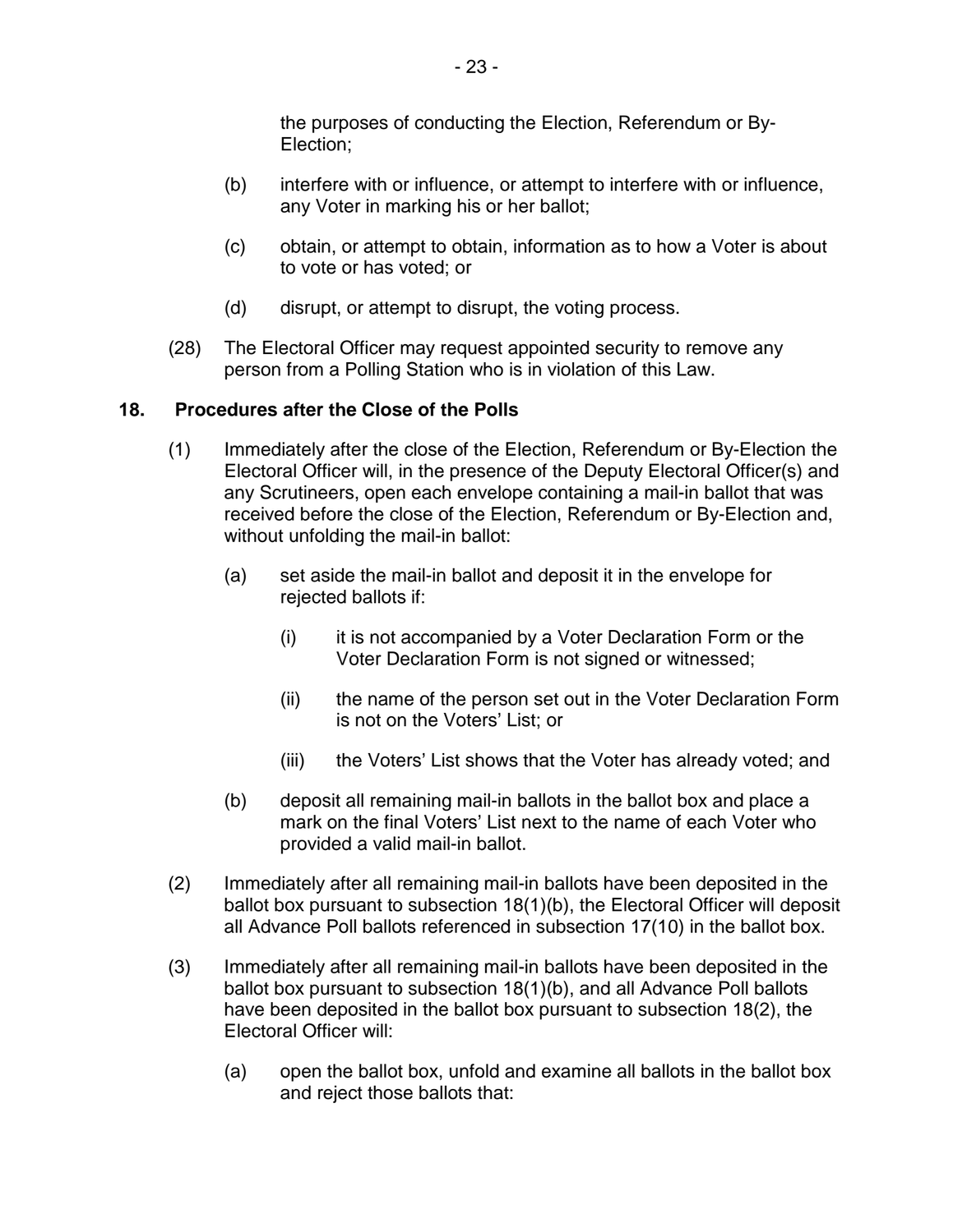- (i) have not been initialed by the Electoral Officer or a Deputy Electoral Officer;
- (ii) contain more votes than there are candidates to be elected or questions to be asked;
- (iii) are marked in such a way that the Voter can be identified; or
- (iv) are marked in such a way that the Voter's choice cannot clearly and unambiguously be determined;
- (b) deposit the rejected ballots in the envelope for rejected ballots; and
- (c) deposit all remaining ballots back in the ballot box.
- <span id="page-23-0"></span>(4) Immediately after all remaining ballots have been deposited back in the ballot box pursuant to subparagraph [18\(3\)](#page-22-0)[\(c\),](#page-23-0) the Electoral Officer will:
	- (a) show the ballots in the ballot box to any Scrutineers present; and
	- (b) count the votes from the ballots in the ballot box.
- <span id="page-23-1"></span>(5) Immediately after all ballots in the ballot box have been counted pursuant to subparagraph [18\(4\)](#page-22-0)[\(b\),](#page-23-1) the Electoral Officer will, where electronic voting mechanisms are in place, count the electronic ballots;
- (6) Immediately after the Electoral Officer completes the ballot counts under subparagraph [18\(4\)](#page-22-0)[\(b\)](#page-23-1) and, where electronic voting mechanisms are in place, subsection [18\(5\),](#page-22-0) the Electoral Officer will complete and sign a ballot tally sheet setting out the number of confirmed in-person, mail-in and, where electronic voting mechanisms are in place, electronic votes for each candidate or question asked and the number of rejected ballots.
- (7) The Electoral Officer will not count any rejected ballot as a vote cast.
- (8) The Electoral Officer will prepare a report in writing setting out the reasons for rejecting each rejected ballot and attach that report to the envelope for rejected ballots.
- (9) Subject to a recount under section [19,](#page-24-0) promptly upon the completion of the counting of all ballots, the Electoral Officer will publicly declare, in the presence of the Deputy Electoral Officer(s), Scrutineers and candidates and in accordance with the Constitution and this Law, as applicable:
	- (a) the candidate for Chief with the highest number of votes to be elected; and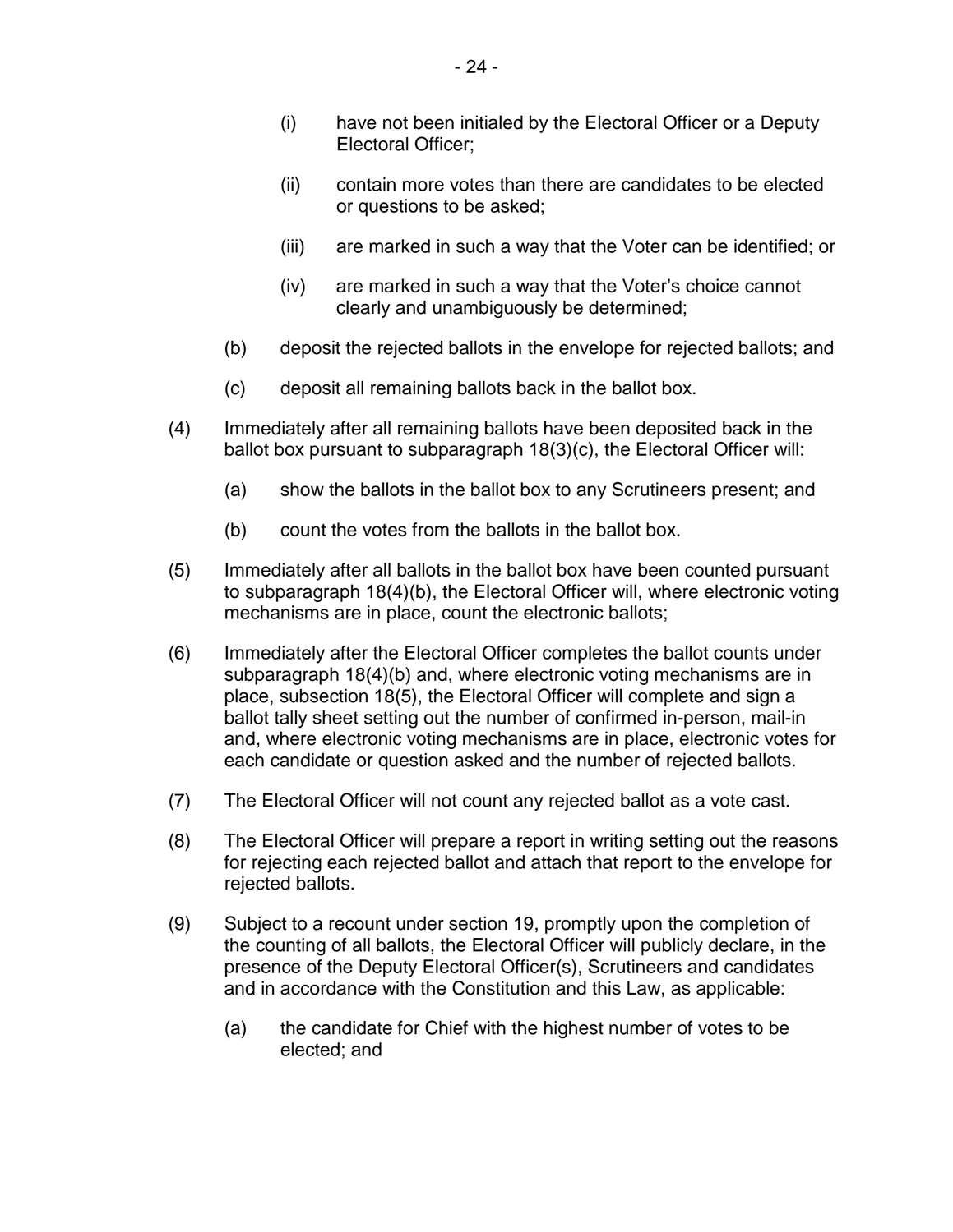- (c) the result of the Referendum.
- (10) Subject to a recount under section [19,](#page-24-0) promptly upon the completion of an Election, Referendum or By-Election and the counting of all ballots, the Electoral Officer will prepare, sign and deliver to Council a written statement setting out:
	- (a) the number of Voters who voted;
	- (b) for an Election, the votes cast in favour of each candidate;
	- (c) for a Referendum, the number of votes cast in favour of and against each of the questions put to the Referendum; and
	- (d) the number of rejected ballots.
- (11) On the day immediately following the Election, Referendum or By-Election the Electoral Officer will post the written statement referenced in subsection [18\(10\)](#page-22-0) in a public area of the Administration Building and publish it electronically.

#### <span id="page-24-0"></span>**19. Recounts and Ties**

- (1) In the case of an Election or By-Election, if the difference in vote totals between the candidate receiving the highest number of votes for Chief and another candidate for Chief is 5 votes or less, including a tie, the Electoral Officer will immediately after the completion of the counting of the votes conduct a recount of the votes for Chief.
- (2) In the case of an Election or By-Election, if the difference in vote totals between the candidate for Councillor receiving the fourth highest number of votes and another candidate for Councillor is 5 votes or less, including a tie, the Electoral Officer will immediately after the completion of the counting of the votes conduct a recount of the votes for Councillors.
- (3) In the case of a Referendum, if the difference in vote totals between "yes" and "no" for any question is 5 votes or less, including a tie, the Electoral Officer will immediately after the completion of counting of the votes conduct a recount of the votes.
- (4) Upon completion of a recount, the Electoral Officer will:
	- (a) publicly declare the results of the Election, Referendum or By-Election in accordance with subsection [18\(9\);](#page-22-0)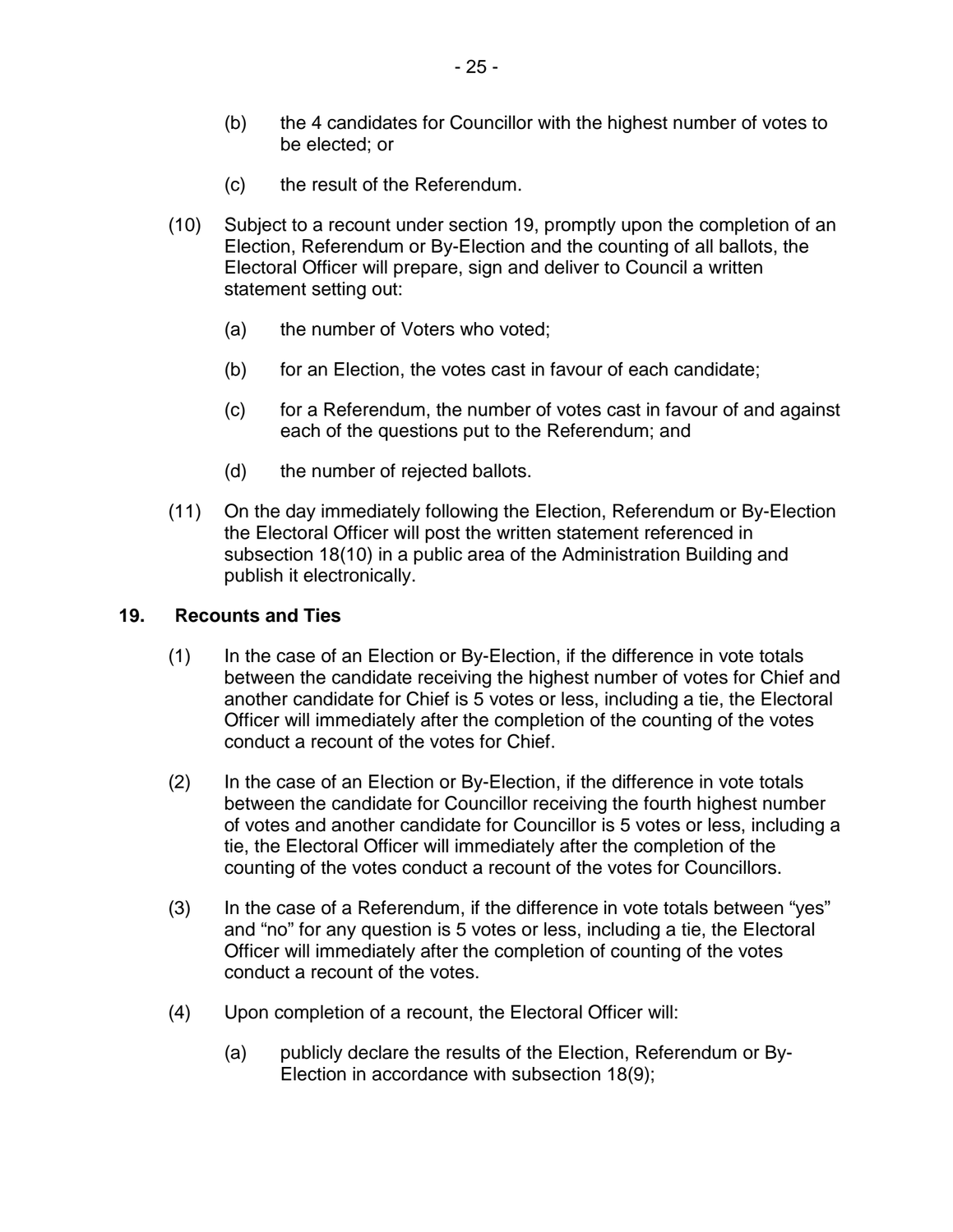- (b) prepare, sign and deliver to Council a written statement in the form described in subsection [18\(10\);](#page-22-0) and
- (c) post a written statement in accordance with subsection [18\(11\).](#page-22-0)
- (5) In the case of a Referendum if, after a recount, a tie remains for any question, that question will not pass.

- 26 -

- (6) In the case of an Election or By-Election if, after a recount, a tie remains, a By-Election will be held for the Council position(s) that resulted in a tie.
- (7) In the case of an Election or By-Election, where a By-Election is required to break a tie, all the provisions of this Law will apply to the By-Election, provided that:
	- (a) the final Voters' List for the By-Election will be the final Voters' List from the Election or By-Election that resulted in the tie;
	- (b) the candidates for office to be determined in the By-Election will be the candidates who received an equal number of votes for that office in the Election or By-Election that resulted in the tie; and
	- (c) the term of office for the successful candidate in the By-Election will be deemed to have commenced on the same day as the term of office commenced for the other members of Council.
- (8) Subject to any appeal, the results of the recount will be final.

#### <span id="page-25-0"></span>**20. Candidate Requirements after the Close of Polls**

- (1) All candidates elected to Council will swear the Council Oath of Office before a justice of the peace, notary public or commissioner for taking oaths.
- (2) No person elected to Council will be permitted to assume his or her office until he or she has:
	- (a) sworn and filed the Council Oath of Office; and
	- (b) complied with all other requirements to assume office as set out in the Constitution and this Law.
- (3) If a person elected as Chief or Councillor fails to comply with all requirements to assume office as set out in the Constitution and this Law within 10 days of the Election or By-Election, the Electoral Officer will declare the person receiving the next highest number of votes to be elected.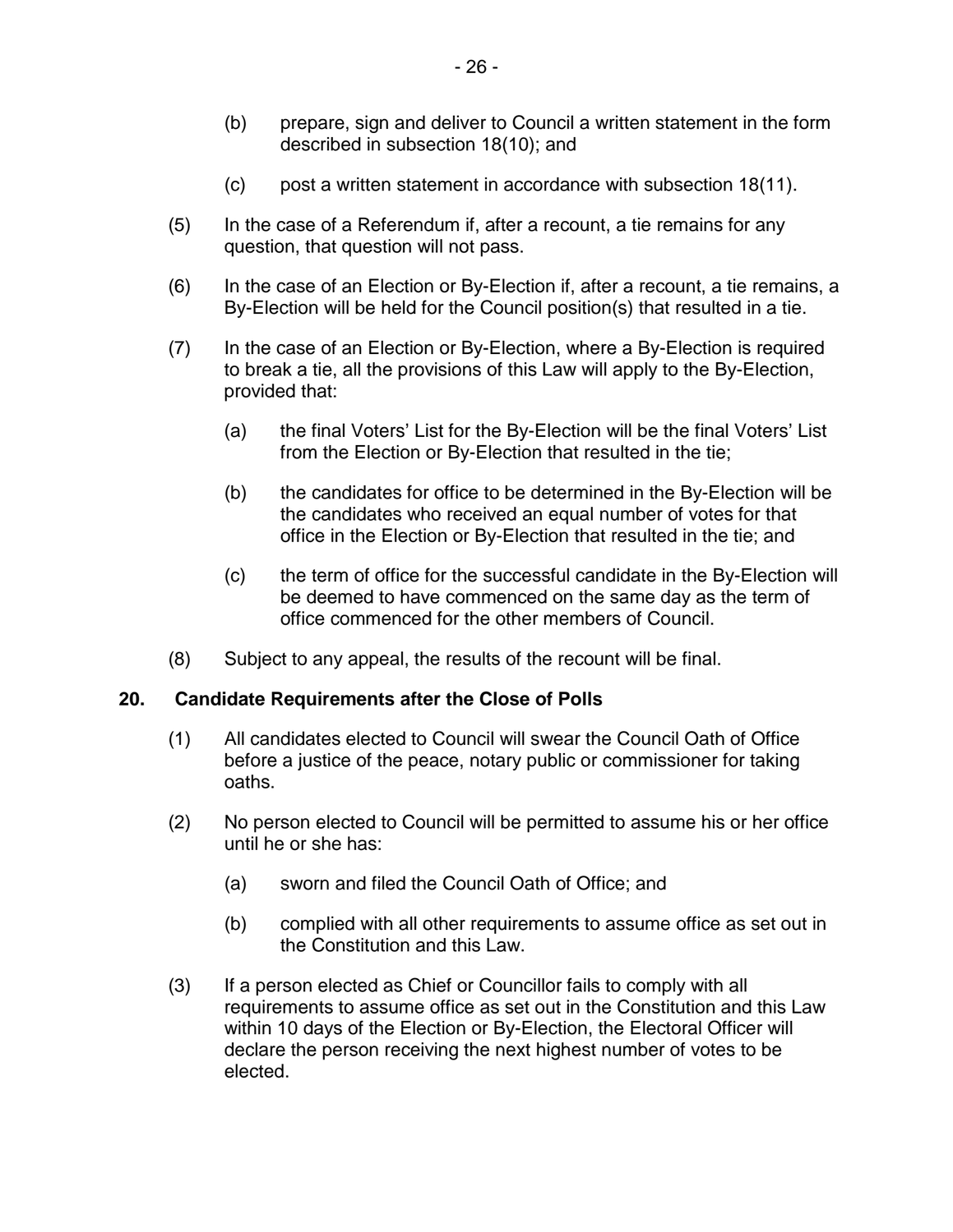(4) If the person receiving the next highest number of votes is unable or unwilling to assume office pursuant to subsection [20\(3\),](#page-25-0) Council will call a By-Election to fill the vacant post.

#### <span id="page-26-0"></span>**21. Disposal of Ballots**

(1) The Electoral Officer will deposit the ballots and the envelope for rejected ballots from the Election, Referendum or By-Election in a sealed envelope and retain it for 120 days after the date on which the Election, Referendum or By-Election is held or until a decision on an appeal is rendered, whichever date is later, after which time the Electoral Officer may, unless directed otherwise by Council, destroy them in the presence of two witnesses.

#### <span id="page-26-1"></span>**22. Appeals**

- (1) All appeals under this Law will be conducted in writing.
- (2) In respect of an Election or By-Election, any Voter, including a candidate for Council, may deliver a notice of appeal in writing to the Chief Administrative Officer requesting that the Election or By-Election of the Chief or a Councillor be declared invalid, based on one or more of the following grounds:
	- (a) the person declared elected was not eligible to be a candidate;
	- (b) the person declared elected was not nominated in accordance with the procedures set out in the Constitution and this Law;
	- (c) there was a violation of a provision of the Constitution or this Law in the conduct of the Election or By-Election that might have affected the result of the Election or By-Election; or
	- (d) there was a Corrupt or Fraudulent Practice in relation to the Election or By-Election.
- (3) In respect of a Referendum, any Voter may deliver a notice of appeal in writing to the Chief Administrative Officer requesting that the Referendum be declared invalid, based on one or both of the following grounds:
	- (a) there was a violation of a provision of the Constitution or this Law in the conduct of the Referendum that might have affected the result of the Referendum; or
	- (b) there was a Corrupt or Fraudulent Practice in relation to the Referendum.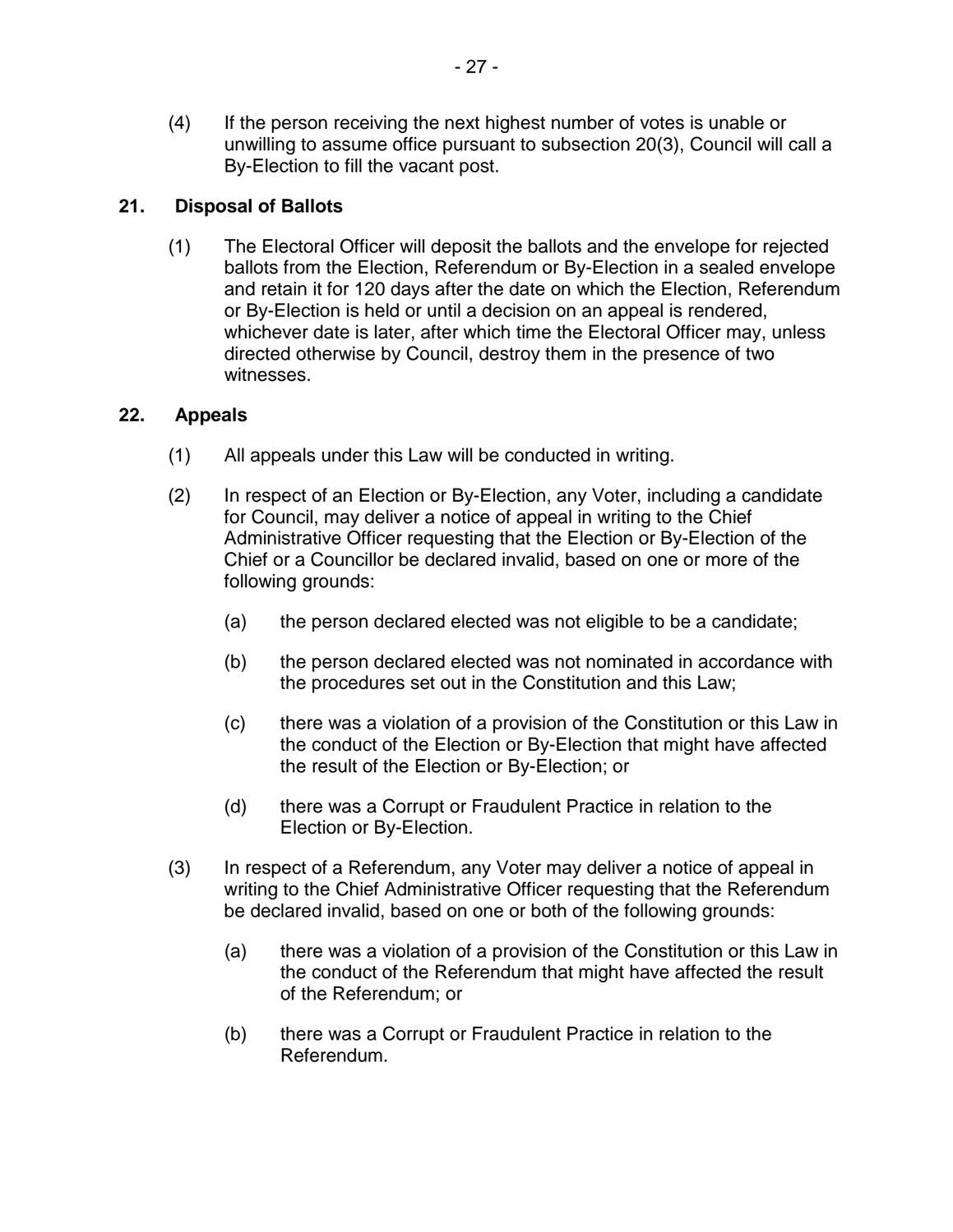- (4) In the case of a Council removal, a member of Council who has been removed from office by Council resolution under section [23](#page-28-0) may deliver a notice of appeal in writing to the Chief Administrative Officer requesting that the Council removal be declared invalid on the grounds that the Council member's removal was based on an error of fact and such error of fact was instrumental in Council's decision to remove the Council member from office.
- (5) Every notice of appeal will:
	- (a) set out in an affidavit sworn before a notary public or commissioner for taking oaths the facts substantiating the appeal;
	- (b) be accompanied by any supporting documentation; and
	- (c) be delivered to the Chief Administrative Officer within 30 days from the date of the Election, Referendum or By-Election together with a filing fee of \$250.00.
- (6) Upon receipt of a notice of appeal, the Chief Administrative Officer will promptly deliver the notice of appeal and supporting documentation to the Arbitrator.
- (7) Within 10 days of receiving the notice of appeal from the Chief Administrative Officer, the Arbitrator will deliver a copy of the notice of appeal and supporting documentation to:
	- (a) in the case of an Election, Referendum or By-Election, the Chief Electoral Officer;
	- (b) Council;
	- (c) the persons named in the appeal, if any; and
	- (d) any other person the Arbitrator considers appropriate.
- (8) Council and, in the case of an appeal of an Election or By-Election, the potentially affected Council member(s), may deliver a written reply to the Arbitrator within 10 days of receiving the notice of appeal from the Arbitrator.
- (9) The Arbitrator may determine:
	- (a) the method and timelines for taking evidence from witnesses or producing additional documents relating to the appeal;
	- (b) what additional persons, if any, are to be notified of the appeal and how they are to be provided with relevant documents; and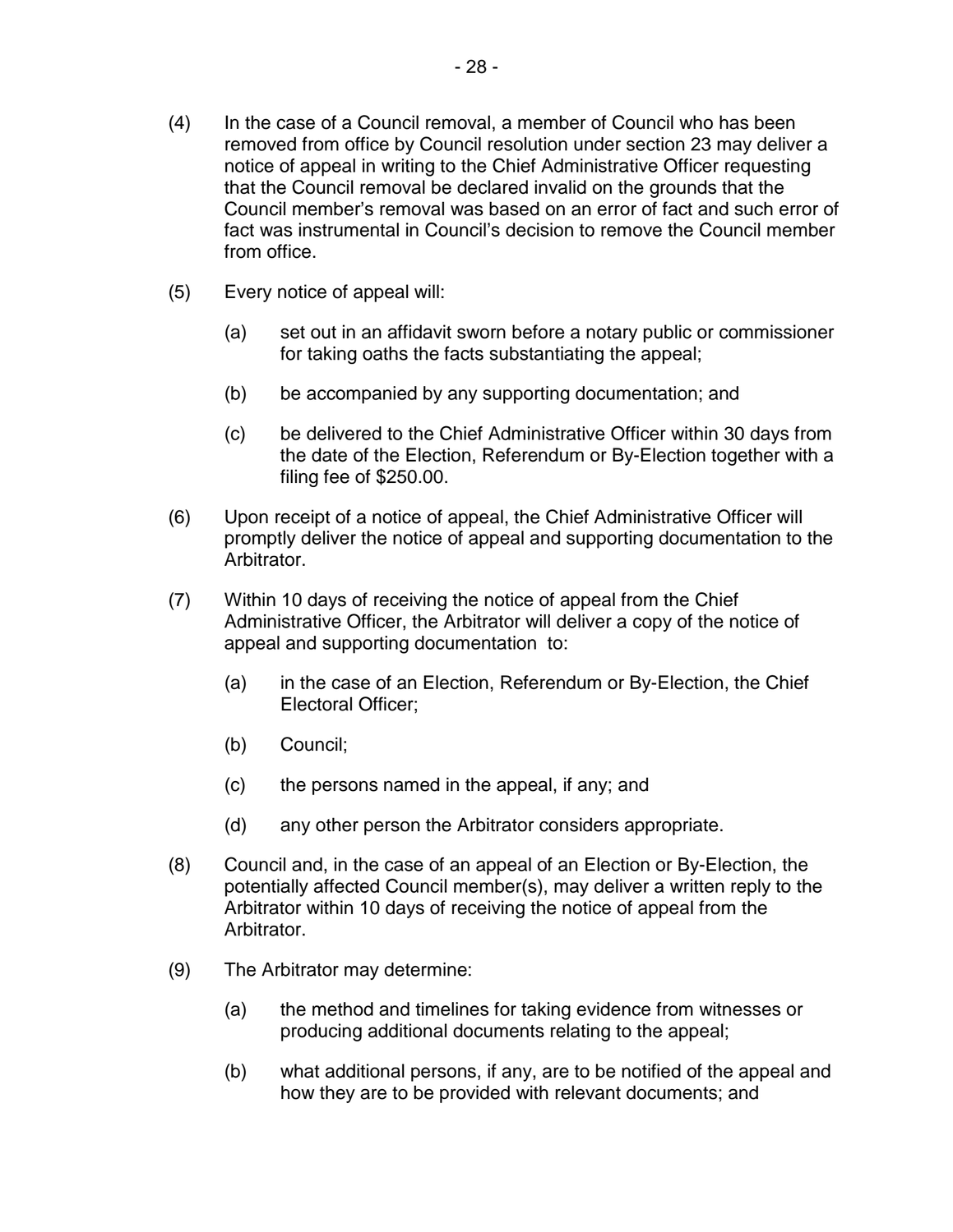- (c) any relevant matter that is not provided for in this Law.
- (10) The Arbitrator may compel the Electoral Officer or a Deputy Electoral Officer to produce any documents or other information related to the appeal and the Electoral Officer or a Deputy Electoral Officer will cooperate fully with the Arbitrator in relation to the production of those documents and the conduct of the appeal.
- (11) No witness will be required to divulge how he or she voted in an Election, Referendum or By-Election as part of an appeal.
- (12) Within 45 days of receiving the notice of appeal from the Chief Administrative Officer, the Arbitrator will confirm or invalidate the Election, Referendum, By-Election or Council removal and provide written reasons for his or her decision, which reasons will be:
	- (a) posted publicly in the Administration Building and published electronically; and
	- (b) mailed to the Chief Electoral Officer, Council and all parties involved in the appeal.
- (13) If the Arbitrator invalidates a Referendum under this law, the next Referendum with respect to that question will be deemed to be the first Referendum.
- (14) The Arbitrator may, in his or her discretion, order by whom, to whom and in what manner costs will be paid.
- (15) In the event that an appeal is successful, the appellant will have his or her filing fee reimbursed in full.
- (16) Until the Arbitrator renders his or her decision in a Council removal appeal under this section, the position on Council will remain vacant.
- (17) The determination of the Arbitrator is final and not subject to appeal.

#### <span id="page-28-0"></span>**23. Removal from Office by Council Resolution and Council Vacancies**

- (1) A member of Council will be removed from office by Council resolution if Council has information sufficient to believe that the person:
	- (a) during his or her term in office, was convicted of a Indictable Offence, or a Summary Offence that involves physical or sexual violence toward another person, within 10 years prior to his or her nomination, except where a Summary Offence conviction involving physical violence against another person was an act of civil disobedience in support of Aboriginal rights or title of the shíshálh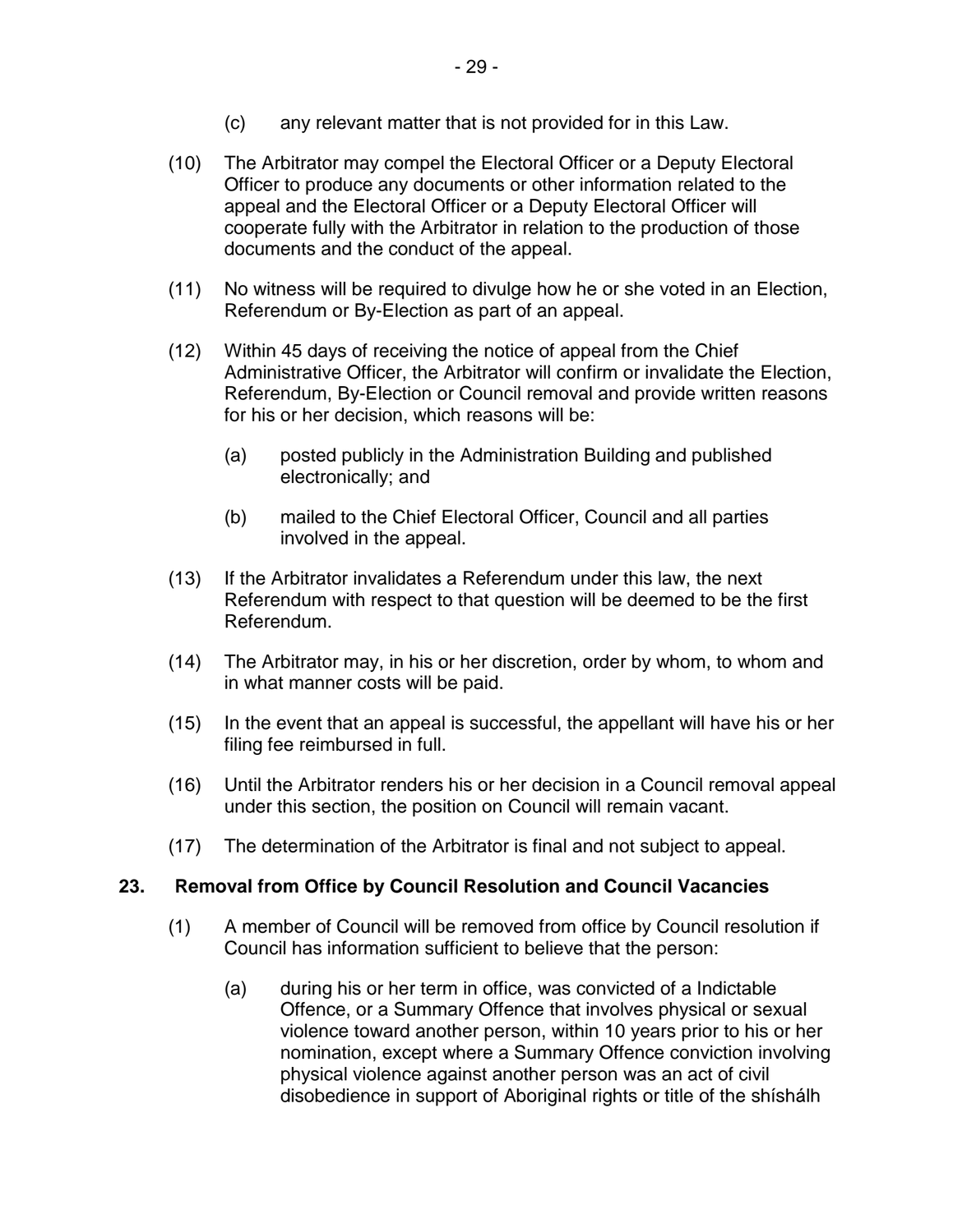Nation, organized or approved by Council, and except where a record suspension has been granted for a Summary Offence;

- (b) has been absent from 3 consecutive duly convened Council meetings without being authorized by Council to do so;
- (c) authorized an expenditure, loan, borrowing, guarantee, indemnity or investment contrary to the Constitution;
- (d) has become overdue in the payment of a debt to the shíshálh Nation or any shíshálh Entity without a payment plan or other arrangement for repayment approved by an authorized representative of shíshálh Nation or the relevant shíshálh Entity;
- (e) engaged in a Corrupt or Fraudulent Practice during the Election in which he or she was elected to Council; or
- (f) breached his or her obligations under the Council Oath of Office.
- (2) The office of Chief or Councillor will become vacant when the person who holds that office:
	- (a) dies; or
	- (b) resigns from his or her office.

#### <span id="page-29-0"></span>**24. Council Removal by Referendum**

- (1) Any Voter may deliver an application in writing to the Chief Administrative Officer, together with a filing fee of \$250.00, requesting that a Referendum for the removal of a Council member be held, if the Voter believes that a Council member has breached his or her obligations under the Constitution or this Law, which application must include:
	- (a) the name of the Council member the Referendum is sought in respect of;
	- (b) the name and address of the Voter;
	- (c) a statement, not exceeding 500 words, setting out how, in the opinion of the Voter, the Council member has breached his or her obligations under the Constitution or this Law; and
	- (d) any documents supporting the application.
- (2) Upon receipt of an application under subsection [24\(1\),](#page-29-0) the Chef Administrative Officer will promptly deliver the application to the Arbitrator.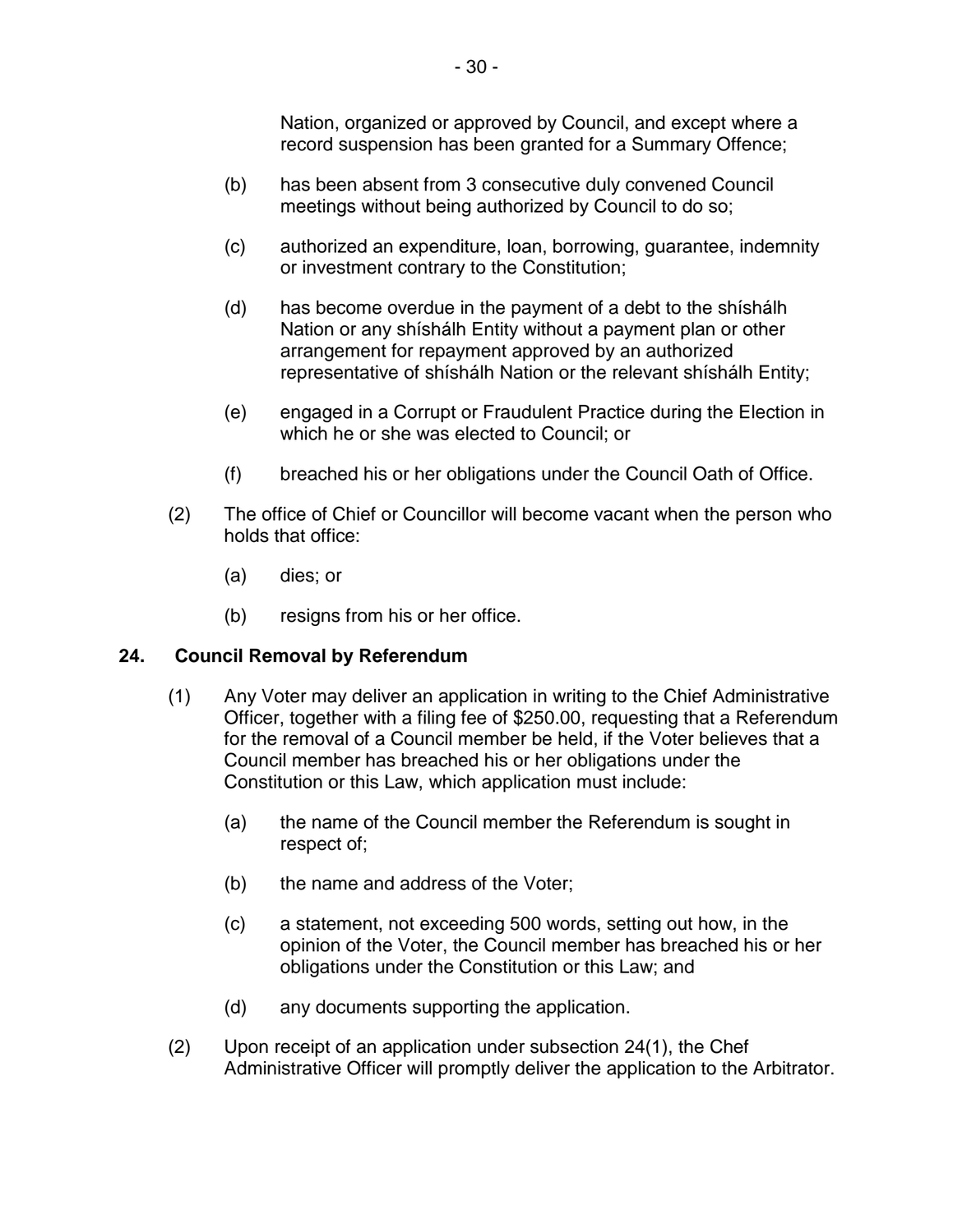- (3) The Arbitrator will deliver notice to Council and the Council member named in an application submitted under subsection [24\(1\)](#page-29-0) within 5 days of receiving the application, which notice must include:
	- (a) the statement submitted with the application setting out how, in the opinion of the Voter, the Council member has breached his or her obligations under the Constitution or this Law;
	- (b) any documents supporting the application; and
	- (c) notice that the Council member named in the application may deliver a written reply to the Arbitrator within 15 days of receipt of the Arbitrator's notice.
- (4) A Council member named in an application submitted under subsection [24\(1\)](#page-29-0) may, within 15 days of receiving the Arbitrator's notice, deliver a written reply to the Arbitrator, which reply must include:
	- (a) the reasons, not exceeding 500 words, why the application should not be accepted; and
	- (b) any supporting documents.
- (5) After considering the application submitted under subsection [24\(1\),](#page-29-0) and the reply, if any, submitted under subsection [24\(4\),](#page-29-0) the Arbitrator will:
	- (a) if the Arbitrator determines that the Voter's application is *bona fide*, made in good faith and is not frivolous, promptly inform Council and Council will call a Referendum, pursuant to the process for Referendums in the Constitution and this Law, to determine the question of whether or not the Council member should be removed from office; or
	- (b) if the Arbitrator determines that the Voter's application is not *bona fide*, not made in good faith or is frivolous, promptly mail or email notice to the person who submitted the application, the Council member named in the application and Council that the Voter's application has been rejected and the reasons for its rejection.
- (6) If a Majority of Voters voting in the Referendum held pursuant to subparagraph [24\(5\)\(a\)](#page-29-0) assent to the removal of the Council member, the Council member will be removed from office.
- (7) In the event that the Arbitrator determines that the Voter's application is *bona fide*, made in good faith and is not frivolous, the Voter will have his or her filing fee reimbursed in full.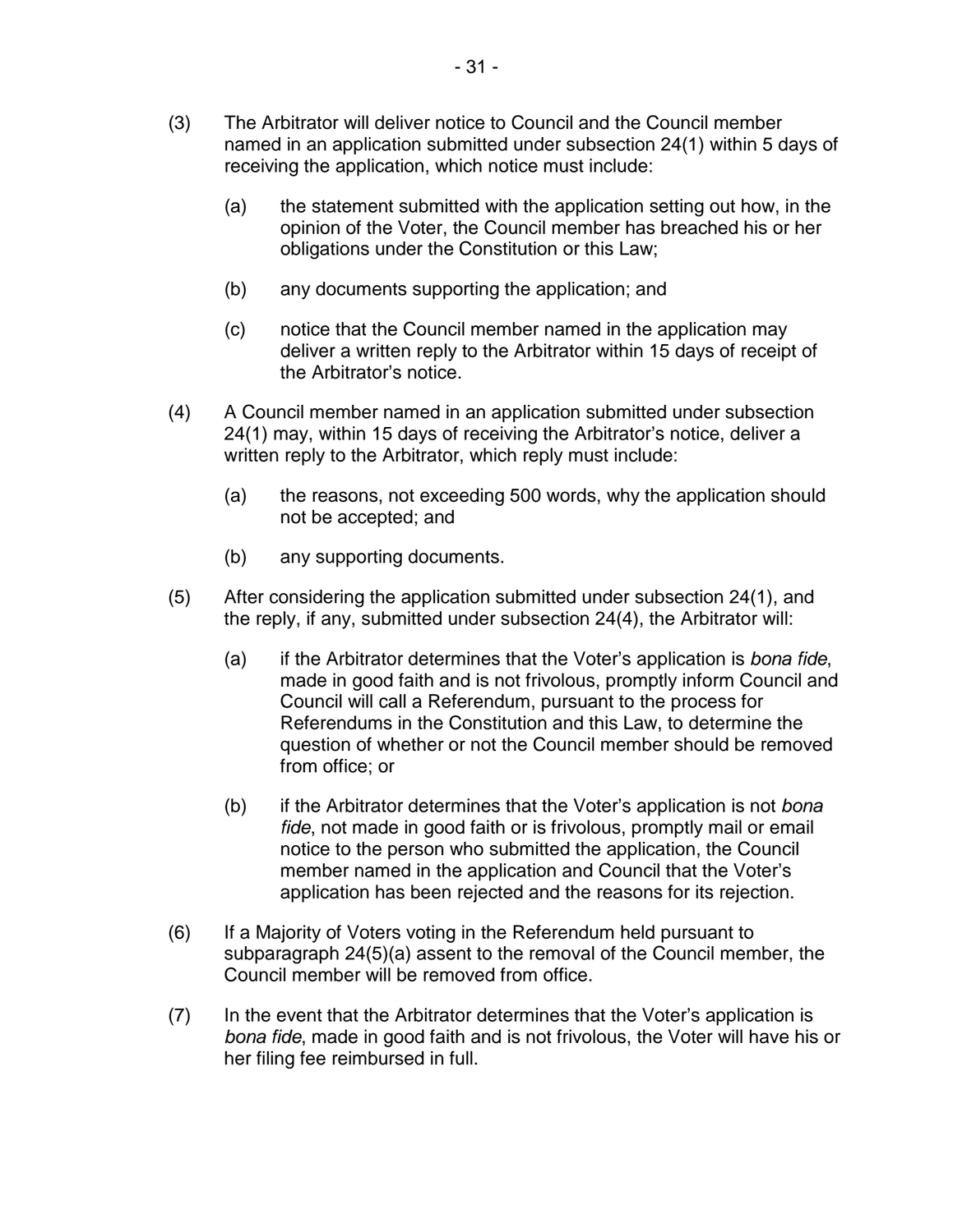#### <span id="page-31-0"></span>**25. By-Elections**

- (1) Subject to subsections [19\(3\),](#page-24-0) [22\(16\)](#page-26-1) and [25\(2\),](#page-31-0) in the event, after a recount, a tie occurs in an Election or By-Election, a member of Council is removed from office or a position on Council becomes vacant, a By-Election will be held.
- (2) Subject to subsection [25\(6\),](#page-31-0) no By-Election will be held where there are less than 6 months remaining in the term of the Council member or members whose office has become vacant.
- (3) A person who is removed or resigns from office is not eligible to seek election in a By-Election for his or her vacated position.
- (4) No sitting Council member is eligible to be a candidate for Chief in a By-Election unless he or she resigns from Council prior to the date for nominations in the By-Election.
- (5) The procedures for every By-Election, including appeals of By-Elections, will be governed by those for Elections set out under the Constitution and this Law, with any procedural modifications to this Law deemed necessary by the Electoral Officer or, in the case of an appeal, the Arbitrator.
- (6) Where there are more than two vacant Council seats, an Election for all Council positions will be held within 90 days from the date when the third Council seat becomes vacant, even if there are less than 6 months remaining in the terms of the Council members whose offices have become vacant.

#### <span id="page-31-1"></span>**26. Delivery**

- (1) Any notice or communication required to be delivered under this Law will be deemed to have been delivered upon receipt by the relevant person.
- (2) Any notice or communication required to be mailed or emailed under this Law will be deemed to have been mailed or emailed on the date it was put in the mail or emailed to the relevant person.

#### <span id="page-31-2"></span>**27. Amendment**

(1) All amendments to this Law must be approved by a Majority of Voters voting in a Referendum.

#### <span id="page-31-3"></span>**28. Computation of Time**

(1) Unless otherwise stated in this Law, the computation of time in this Law will be in accordance with the *Interpretation Act*, RSC 1985, c I-21, as may be amended or replaced from time to time.